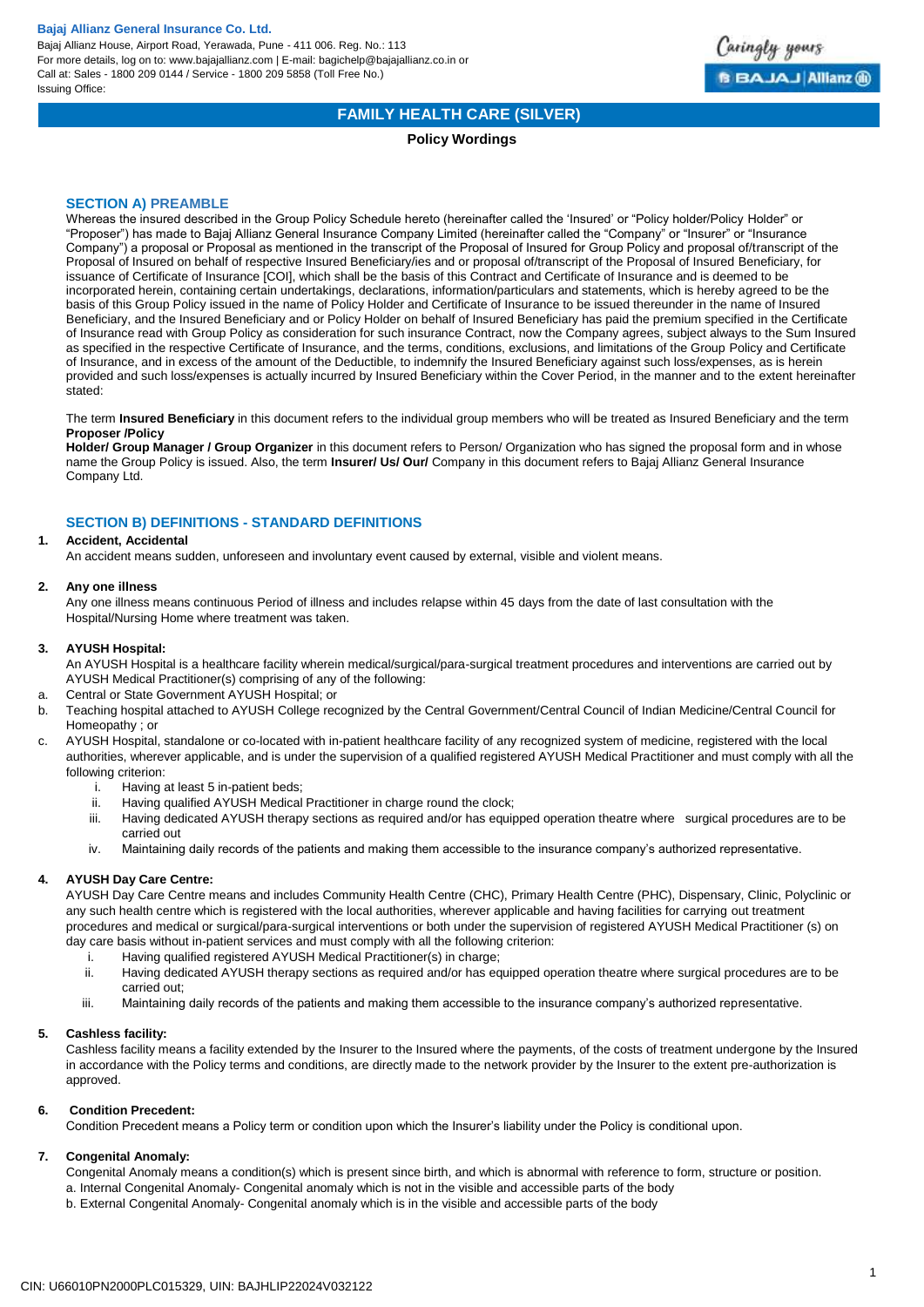Bajaj Allianz House, Airport Road, Yerawada, Pune - 411 006. Reg. No.: 113 For more details, log on to: www.bajajallianz.com | E-mail: bagichelp@bajajallianz.co.in or Call at: Sales - 1800 209 0144 / Service - 1800 209 5858 (Toll Free No.) Issuing Office:



# **FAMILY HEALTH CARE (SILVER)**

### **8. Co-Payment:**

A co-payment means a cost-sharing requirement under a health insurance Policy that provides that the Policyholder/Insured will bear a specified percentage of the admissible claim amount. A co-payment does not reduce the Sum Insured.

#### **9. Cumulative Bonus:**

Cumulative Bonus means any increase or addition in the Sum Insured granted by the insurer without an associated increase in premium.

### **10. Day care centre:**

A day care centre means any institution established for day care treatment of illness and / or injuries or a medical set -up with a hospital and which has been registered with the local authorities, wherever applicable, and is under the supervision of a registered and qualified medical practitioner AND must comply with all minimum criteria as under:-

- i. has qualified nursing staff under its employment,<br>ii. has qualified medical practitioner(s) in charge.
- has qualified medical practitioner(s) in charge,
- iii. has a fully equipped operation theatre of its own where surgical procedures are carried out
- maintains daily records of patients and will make these accessible to the Insurance Company's authorized personnel.

### **11. Day Care Treatment:**

Day care treatment means medical treatment, and/or surgical procedure which is:

- i. undertaken under General or Local Anesthesia in a hospital/day care centre in less than 24 hrs because of technological advancement, and
- ii. Which would have otherwise required a hospitalization of more than 24 hours.

Treatment normally taken on an out-patient basis is not included in the scope of this definition.

### **12. Deductible:**

Deductible is a cost-sharing requirement under a health insurance policy that provides that the insurer will not be liable for a specified rupee amount in case of indemnity policies and for a specified number of days/hours in case of Hospital Cash Daily Allowance policies which will apply before any benefits are payable by the insurer.

A deductible does not reduce the Sum Insured.

### **13. Dental Treatment:**

Dental treatment means a treatment related to teeth or structures supporting teeth including examinations, fillings (where appropriate), crowns, extractions and surgery.

#### **14. Disclosure to information norm:**

The Policy shall be void and all premium paid thereon shall be forfeited to the Company, in the event of misrepresentation, mis-description or non-disclosure of any material fact.

### **15. Emergency Care:**

Emergency care means management of an illness or injury which results in symptoms which occur suddenly and unexpectedly, and requires immediate care by a medical practitioner to prevent death or serious long term impairment of the Insured person's health.

### **16. Grace Period:**

Grace period means the specified period of time immediately following the premium due date during which a payment can be made to renew or continue a Policy in force without loss of continuity benefits such as waiting periods and coverage of pre-existing diseases. Coverage is not available for the period for which no premium is received.

### **17. Hospital:**

A hospital means any institution established for in-patient care and day care treatment of illness and/or injuries and which has been registered as a hospital with the local authorities under the Clinical Establishments (Registration and Regulation) Act, 2010 or under the enactments specified under the Schedule of Section 56(1)

of the said Act OR complies with all minimum criteria as under:

- i. has qualified nursing staff under its employment round the clock;
- ii. has at least 10 in-patient beds in towns having a population of less than 10,00,000 and at least 15 in-patient beds in all other places;
- iii. has qualified medical practitioner(s) in charge round the clock;
- iv. has a fully equipped operation theatre of its own where surgical procedures are carried out;
- v. maintains daily records of patients and makes these accessible to the Insurance Company's authorized personnel.

#### **18. Hospitalization:**

Hospitalization means admission in a Hospital for a minimum period of 24 consecutive In patient Care hours except for specified procedures/ treatments, where such admission could be for a period of less than 24 consecutive hours.

### **19. Illness**

Illness means a sickness or a disease or pathological condition leading to the impairment of normal physiological function and requires medical treatment.

- a. Acute condition Acute condition is a disease, illness or injury that is likely to respond quickly to treatment which aims to return the person to his or her state of health immediately before suffering the disease/illness/injury which leads to full recovery.
- b. Chronic condition A chronic condition is defined as a disease, illness, or injury that has one or more of the following characteristics:
	- i. it needs ongoing or long-term monitoring through consultations, examinations, check-ups, and /or tests
	- ii. it needs ongoing or long-term control for relief of symptoms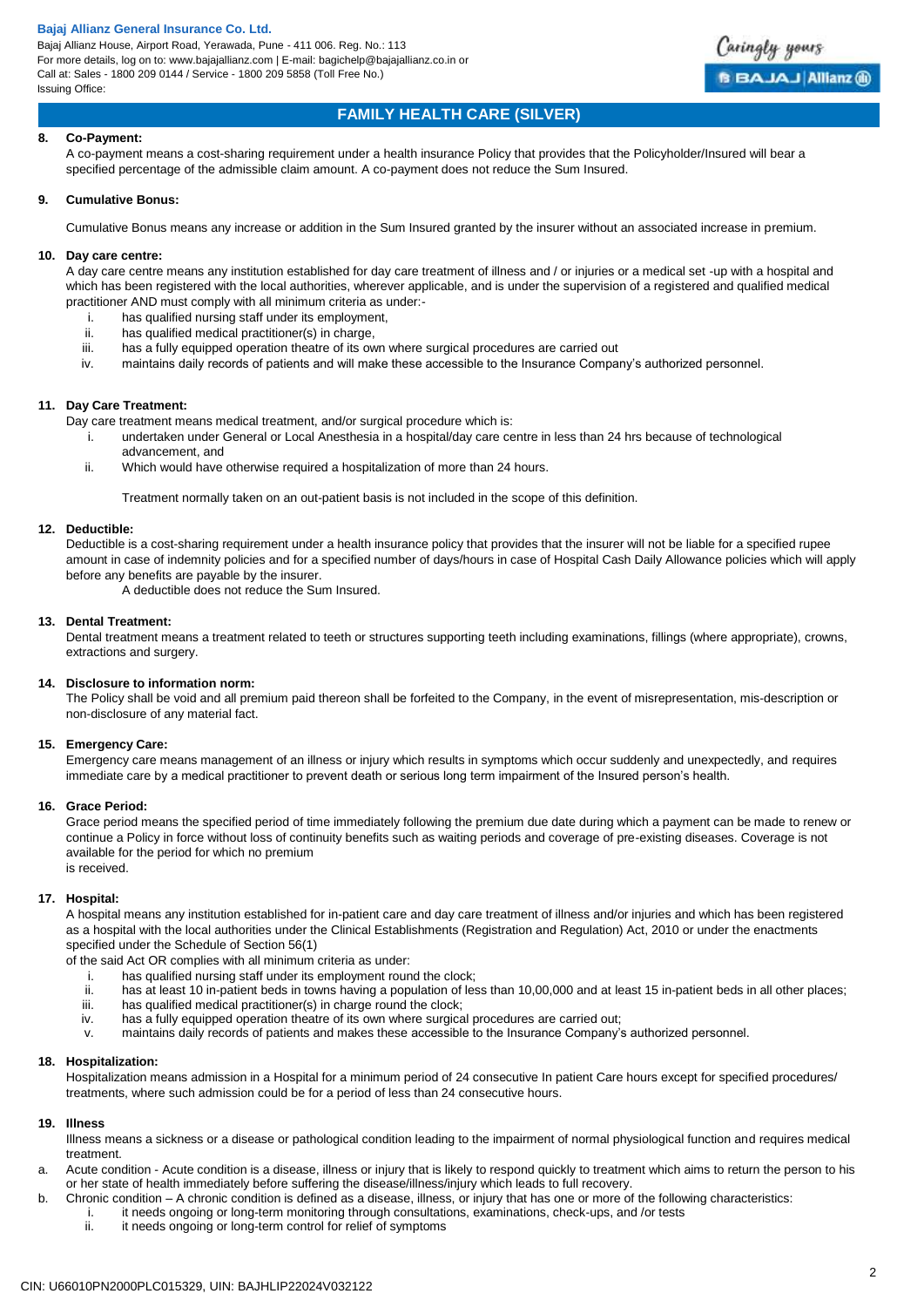

## **FAMILY HEALTH CARE (SILVER)**

- iii. it requires rehabilitation for the patient or for the patient to be specially trained to cope with it
- iv. it continues indefinitely
- v. it recurs or is likely to recur.

### **20. Inpatient Care**

Inpatient care means treatment for which the Insured has to stay in a hospital for more than 24 hours for a covered event.

### **21. Injury/Bodily Injury**

Injury means accidental physical bodily harm excluding illness or disease solely and directly caused by external, violent and visible and evident means which is verified and certified by a Medical Practitioner.

### **22. Intensive Care Unit**

Intensive care unit means an identified section, ward or wing of a hospital which is under the constant supervision of a dedicated medical practitioner(s), and which is specially equipped for the continuous monitoring and treatment of patients who are in a critical condition, or require life support facilities and where the level of

care and supervision is considerably more sophisticated and intensive than in the ordinary and other wards.

### **23. ICU Charges**

ICU (Intensive Care Unit) Charges means the amount charged by a Hospital towards ICU expenses which shall include the expenses for ICU bed, general medical support services provided to any ICU patient including monitoring devices, critical care nursing and intensivist charges.

### **24. Medical Advice:**

Medical advice means any consultation or advice from a Medical Practitioner including the issuance of any prescription or follow up prescription.

### **25. Medical expenses:**

Medical Expenses means those expenses that an Insured has necessarily and actually incurred for medical treatment on account of Illness or Accident on the advice of a Medical Practitioner, as long as these are no more than would have been payable if the Insured had not been Insured and no more than other hospitals or Medical practitioners in the same locality would have charged for the same medical treatment.

### **26. Medical Practitioner/Doctor/ Physician:**

Medical Practitioner means a person who holds a valid registration from the Medical Council of any State or Medical Council of India or Council for Indian Medicine or for Homeopathy or Ayurvedic and or such other authorities set up by the Government of India or a State Government and is thereby entitled to practice medicine within its jurisdiction; and is acting within its scope and jurisdiction of license.

### **27. Medically Necessary Treatment:**

Medically necessary treatment means any treatment, tests, medication, or stay in hospital or part of a stay in hospital which

- i. is required for the medical management of the illness or injury suffered by the Insured;<br>ii. must not exceed the level of care necessary to provide safe, adequate and appropriate
- must not exceed the level of care necessary to provide safe, adequate and appropriate medical care in scope, duration, or intensity; iii. must have been prescribed by a medical practitioner,
- iv. must conform to the professional standards widely accepted in international medical practice or by the medical community in India.

### **28. Migration:**

Migration means, the right accorded to health insurance policyholders (including all members under family cover and members of group health insurance policy), to transfer the credit gained for pre-existing conditions and time bound exclusions, with the same insurer.

### **29. Network Provider:**

Network Provider means hospitals or health care providers enlisted by an insurer, TPA or jointly by an Insurer and TPA to provide medical services to an insured by a cashless facility.

### **30. Non- Network Provider:**

Non-Network provider means any hospital, day care centre or other provider that is not part of the network.

### **31. Notification of Claim:**

Notification of claim means the process of intimating a claim to the insurer or TPA through any of the recognized modes of communication.

### **32. OPD treatment:**

OPD treatment means one in which the Insured visits a clinic / hospital or associated facility like a consultation room for diagnosis and treatment based on the advice of a Medical Practitioner. The Insured is not admitted as a day care or in-patient.

#### **33. Portability:**

Portability means the right accorded to an individual health insurance policyholder (including all members under family cover) to transfer the credit gained for pre-existing conditions and time-bound exclusions from one insurer to another.

### **34. Pre-Existing Disease:**

- Pre- existing disease means any condition, ailment or injury or disease
- a. That is/are diagnosed by a physician within 48 months prior to the effective date of the policy issued by the insurer or its reinstatement **Or**
- b. For which medical advice or treatment was recommended by, or received from, a physician within 48 months prior to the effective date of the policy issued by the insurer or its reinstatement.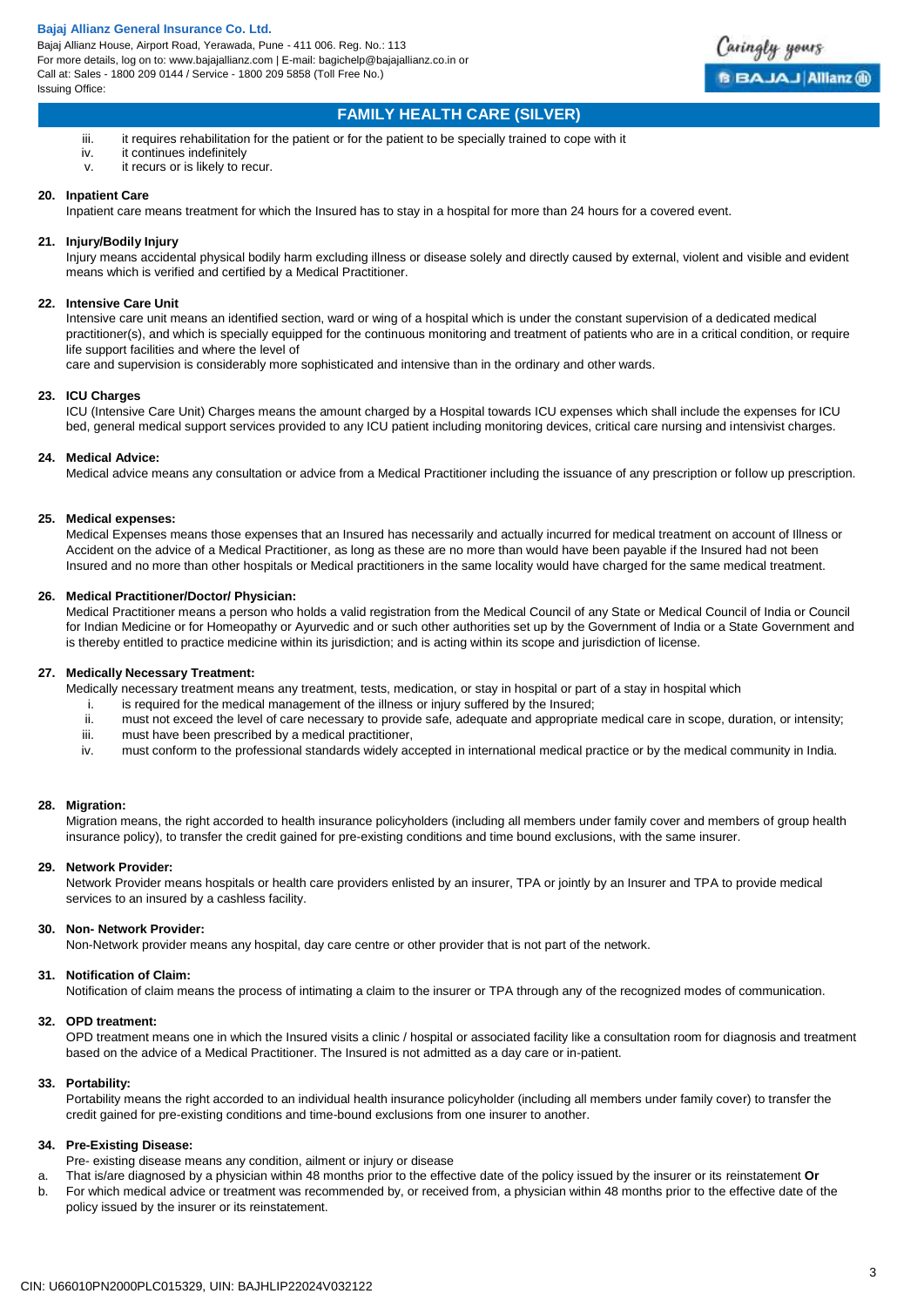Bajaj Allianz House, Airport Road, Yerawada, Pune - 411 006. Reg. No.: 113 For more details, log on to: www.bajajallianz.com | E-mail: bagichelp@bajajallianz.co.in or Call at: Sales - 1800 209 0144 / Service - 1800 209 5858 (Toll Free No.) Issuing Office:



Caringly yours

**BBAJAJ Allianz @** 

### **35. Pre-hospitalization Medical Expenses:**

- Pre-hospitalization Medical Expenses means medical expenses incurred during predefined number of days preceding the hospitalization of the Insured Person, provided that:
- a. Such Medical Expenses are incurred for the same condition for which the Insured Person's Hospitalization was required, and
- b. The In-patient Hospitalization claim for such Hospitalization is admissible by the Insurance Company.

### **36. Post-hospitalization Medical Expenses:**

Post-hospitalization Medical Expenses means medical expenses incurred during predefined number of days immediately after the Insured Person is discharged from the hospital provided that:

- a. Such Medical Expenses are for the same condition for which the Insured Person's hospitalization was required, and
- b. The inpatient hospitalization claim for such hospitalization is admissible by the Insurance Company.

### **37. Qualified Nurse:**

Qualified nurse means a person who holds a valid registration from the Nursing Council of India or the Nursing Council of any state in India.

### **38. Reasonable and Customary charges**

Reasonable and Customary charges means the charges for services or supplies, which are the standard charges for the specific provider and consistent with the prevailing charges in the geographical area for identical or similar services, taking into account the nature of the illness / injury involved.

### **39. Renewal**

Renewal means the terms on which the contract of insurance can be renewed on mutual consent with a provision of grace period for treating the renewal continuous for the purpose of gaining credit for pre-existing diseases, time-bound exclusions and for all waiting periods.

### **40. Room rent**

Room Rent means the amount charged by a Hospital towards Room and Boarding expenses and shall include the associated medical expenses.

### **41. Surgery or Surgical Procedure**

Surgery or Surgical Procedure means manual and / or operative procedure (s) required for treatment of an illness or injury, correction of deformities and defects, diagnosis and cure of diseases, relief from suffering and prolongation of life, performed in a hospital or day care centre by a medical practitioner.

### **42. Unproven/Experimental treatment**

Unproven/Experimental treatment means treatment, including drug Experimental therapy, which is not based on established medical practice in India, is treatment experimental or unproven.

### **SECTION B) DEFINITIONS - SPECIFIC DEFINITIONS**

### **1. Act of Terrorism:-** Whoever

- a. With intent to threaten the unity, integrity, security or sovereignty of India or to strike terror in the people or any section of the people does any act or thing by using bombs, dynamite or other explosive substances or inflammable substances or firearms or other lethal weapons or poisons or noxious gases or other chemicals or by any other substances (whether biological or otherwise) of a hazardous nature or by any other means whatsoever, in such a manner as to cause or likely to cause, death of or injuries to any person or persons or loss of or damage to or destruction of property or disruption of any supplies or services essential to the life of the community or causes damage or destruction of any property or equipment used or intended to be used for the defense of India or in connection with any other purposes of the Government of India, any state government or any of their agencies or detains any person and threatens to kill or injure such person in order to compel the Government or any other person to do or abstain from doing any act
- b. Is or continues to be a member of an association declared unlawful under the Unlawful Activities (Prevention) Act 1967, (37 of 1967), or voluntarily does an act aiding or promoting in any manner the objects of such association and in either case is in possession of any unlicensed firearms, ammunition, explosives or other instrument or substances capable of causing mass destruction and commits any act resulting in loss of human life or grievous injury to any person or causes significant damage to any property, commits a terrorist act.
- **2. Bajaj Allianz Network Hospitals / Network Hospitals:** Bajaj Allianz Network Hospitals / Network Hospitals means the Hospitals which have been empanelled by Us as per the latest version of the schedule of Hospitals maintained by Us, which is available to You on request. For updated list please visit our websit[e www.bajajallianz.com](http://www.bajajallianz.com/)
- **3. Bajaj Allianz Diagnostic Centre:** Bajaj Allianz Diagnostic Centre means the diagnostic centers which have been empanelled by us as per the latest version of the schedule of diagnostic centers maintained by Us, which is available to You on request.
- **4. Certificate of Insurance** means the document issued by the Company to the Insured Beneficiaryas per these terms and conditions detailing the Cover Period, Insured Beneficiary name, address, age, coverage, sums insured, condition(s), exclusions and or endorsement(s). Provided however if there is any contradiction between what is stated in the wordings attached to Certificate of Insurance and these Policy Wordings, then these Policy Wordings shall prevail.
- **5. Daily Allowance:** Means the amount and period specified in the Schedule.
- **6. Family Definition for the purpose of Individual Sum Insured policy** includes the insured; his/her lawfully wedded spouse and dependent children & dependent parents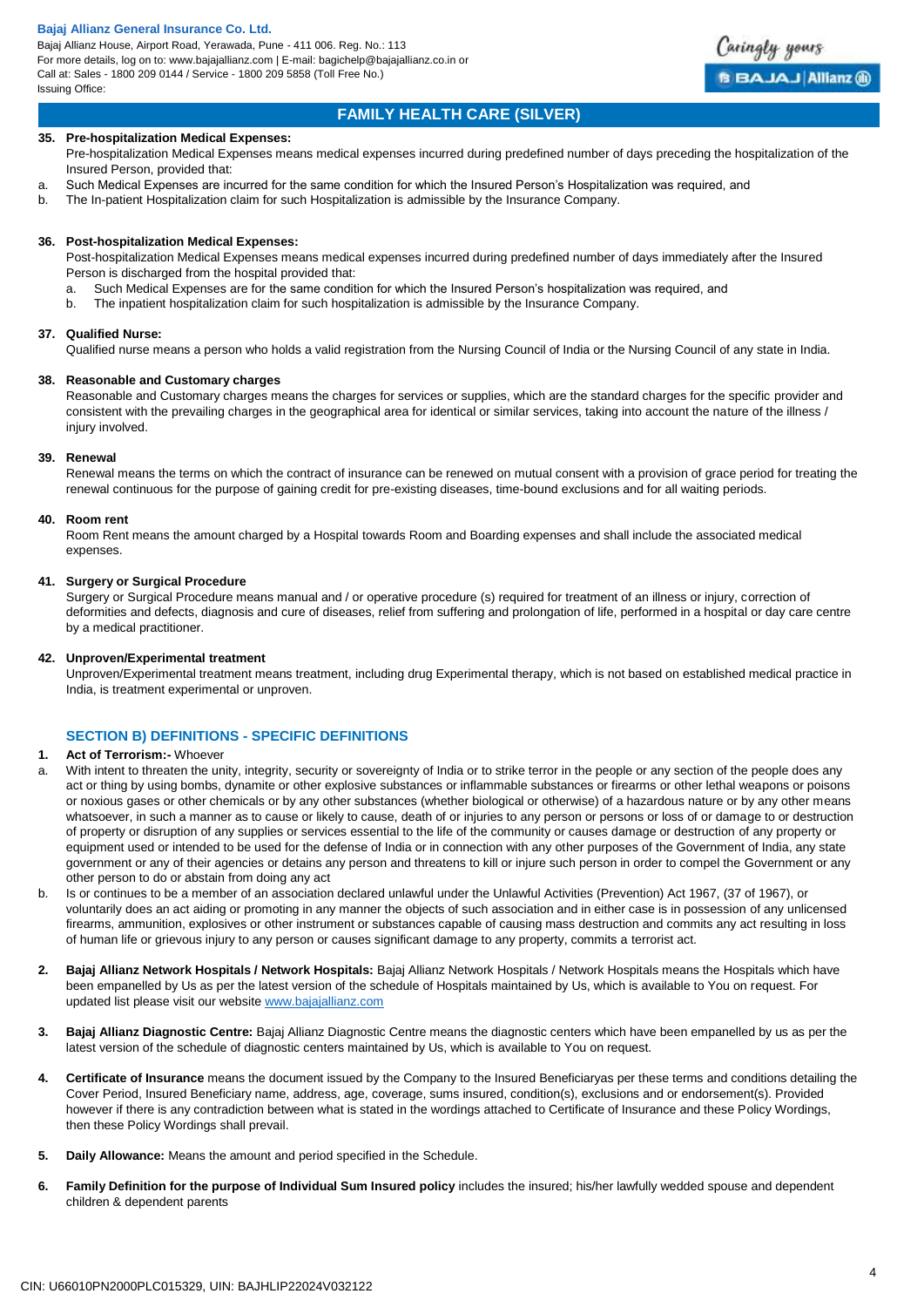

## **FAMILY HEALTH CARE (SILVER)**

- **7. Family Definition for the purpose of Family Floater** includes the insured; his/her lawfully wedded spouse and dependent children. For Parents separate floater policy can be opted.
- **8. Group** The definition of a group as per the provisions of Insurance Regulatory and Development Authority of India (Health Insurance) Regulations, 2016, read with group guidelines issued by IRDAI vide circular 015/IRDA/Life/Circular/GI Guidelines/2005 dated 14th July 2005, as amended/modified/further guidelines issued, from time to time.
- **9. Group Policy or Master Policy** This Policy Document, the Policy Schedule and the Proposal, declaration and applicable Endorsements under the Policy containing the terms and conditions of the insurance coverage and under which Certificates of Insurance shall be issued to the Insured Beneficiary with the details of the extent of cover available to the Insured Beneficiary, the Exclusions under the cover and the terms, conditions, warranties and limitations.
- **10. Policy Holder/Proposer/Group Administered or "Insured"** is the Organization or Legal Entity which has taken the Policy on behalf of all Insured Beneficiaries.
- **11. Limit of Indemnity:** Limit of Indemnity represents Our maximum liability to make payment for each and every claim per person and collectively for all persons mentioned in the Schedule during the policy period and in the aggregate for the person(s) named in the schedule during the policy period, and means the amount stated in the Schedule against each Cover.
- **12. Named Insured/ Insured:** Insured means the persons, or his Family members, named in the Schedule provided that an Insured or his Family Members has attained the age of 3 months and is not older than 65 years of age at the commencement of the Policy Period.
- **13. Policy Schedule** means the Group Policy schedule and any annexure to it read with respective Certificate of Insurance which are forming part of the policy.
- **14. Schedule** means the Policy Schedule and any annexure to it read with respective Certificate of Insurance.
- **15. You, Your, Yourself / Your Family** named in the schedule means the person or persons that We insure as set out in the Schedule.
- **16. We, Our, Ours** means the Bajaj Allianz General Insurance Company Limited.

# **SECTION C) COVERAGE**

### **Scope of cover:**

The Company hereby agrees to pay reasonable and customary expenses in respect of an admissible claim, any or all of the following covers subject to the Sum Insured, limits, terms, conditions and definitions, exclusions contained or otherwise expressed in this Policy.

### **1. In-patient Hospitalisation Treatment**

- i. Room, Boarding and Nursing Expenses as provided by the Hospital/Nursing Home as per actuals up to 1% of sum insured ( excluding cumulative bonus) subject to a maximum of Rs. 3000/day.
- ii. ICU Boarding and Nursing Expenses as provided by the Hospital/Nursing Home as per actuals
- iii. Surgeon, Anesthetist, Medical Practitioner, Consultants, Specialists Fees.
- iv. Anesthesia, Blood, Oxygen, Operation Theatre Charges, surgical appliances, Medicines & Drugs, Dialysis, Chemotherapy, Radiotherapy, cost of Artificial Limbs, cost of prosthetic devices implanted during surgical procedure like Pacemaker, orthopedic implants, infra cardiac valve replacements, vascular stents, relevant laboratory diagnostic tests, X-ray and such similar expenses that are medically necessary. **Note:**
- a. In case of admission to a room at rates exceeding the limits as mentioned under (i), the reimbursement of all other expenses incurred at the Hospital, with the exception of cost of Pharmacy/medicines, consumables, implants, medical devices & diagnostics, shall be payable in the same proportion as the admissible rate per day bears to the actual rate per day of room rent charges
- b. Proportionate deductions shall not apply in respect of the Hospitals which do not follow differential billings or for those expenses in respect of which differential billing is not adopted based on the room category.
- c. Proportionate deductions shall not apply for ICU charges in case of admission to ICU.

### **2. Pre- Hospitalisation Expenses**

The Medical Expenses incurred during the 30 days immediately before You were Hospitalised, provided that: Such Medical Expenses were incurred for the same illness/injury for which subsequent Hospitalisation was required, and We have accepted an inpatient Hospitalisation claim under Benefit In Patient Hospitalisation Treatment Cover.

### **3. Post-Hospitalisation**

The Medical Expenses incurred during the 60 days immediately after You were discharged post Hospitalisation provided that: Such costs are incurred in respect of the same illness/injury for which the earlier Hospitalisation was required, and We have accepted an inpatient Hospitalisation claim under Benefit In Patient Hospitalisation Treatment Cover.

### **4. Road Ambulance**

We will pay the reasonable cost to a maximum of Rs 1500/- per valid Hospitalisation claim incurred on an ambulance offered by a healthcare or ambulance service provider for transferring You to the nearest Hospital with adequate emergency facilities for the provision of health services following an Emergency.

We will also reimburse the expenses incurred on an ambulance offered by a healthcare or ambulance service provider for transferring You from the Hospital where you were admitted initially to another hospital with higher medical facilities.

Note: Claim under this section shall be payable by us provided, We have accepted Your Claim under "In-patient Hospitalisation Treatment" or "Day Care Procedures" section of the Policy.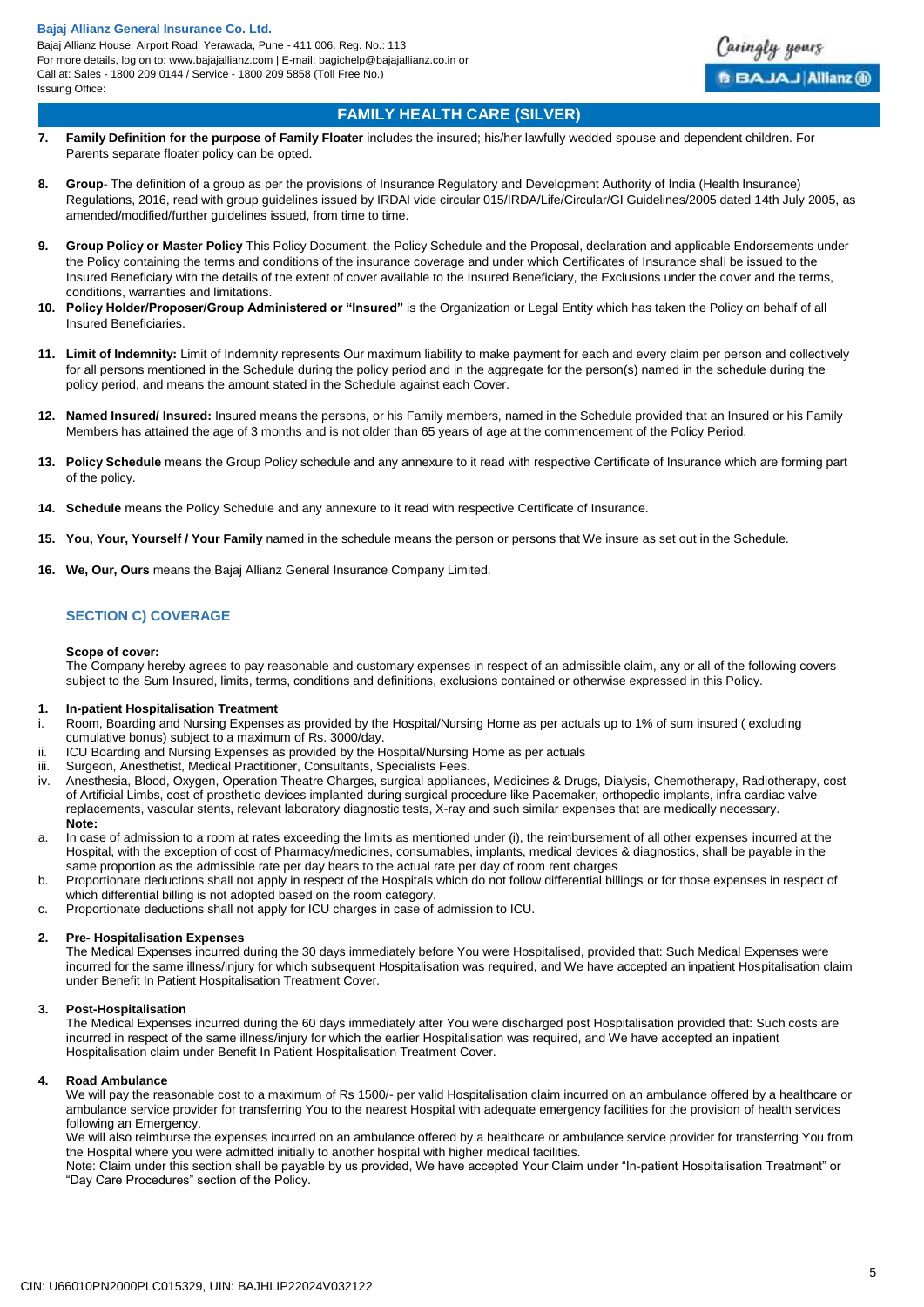Bajaj Allianz House, Airport Road, Yerawada, Pune - 411 006. Reg. No.: 113 For more details, log on to: www.bajajallianz.com | E-mail: bagichelp@bajajallianz.co.in or Call at: Sales - 1800 209 0144 / Service - 1800 209 5858 (Toll Free No.) Issuing Office:



# **FAMILY HEALTH CARE (SILVER)**

### **5. Day Care Procedures**

We will pay you the medical expenses as listed above under 1. In-patient Hospitalisation Treatment for Day care procedures / Surgeries taken as an inpatient in a hospital or day care centre but not in the outpatient department. Indicative list of Day Care Procedures is given in the annexure I of Policy wordings.

#### **6. Organ Donor Expenses:**

- We will pay expenses incurred towards in case of major organ transplant, for harvesting of the organ provided that,
- The organ donor is any person whose organ has been made available in accordance and in compliance with THE TRANSPLANTATION OF HUMAN ORGANS (AMENDMENT) BILL, 2011 and the organ donated is for the use of the Insured Person, and
- We have accepted an inpatient Hospitalization claim for the insured member under in patient Hospitalization expenses
- Note: The above mentioned expenses are covered under the Sum Insured as opted under the plan

### **7. Hospital Cash Benefit**

If You are Hospitalised on the advice of a Doctor as defined under the policy, because of Illness or Accidental Bodily Injury sustained or contracted during the Policy Period, then We will pay You:

The Daily Allowance of Rs. 300/- per day, for each continuous and completed period of 24 hours of Hospitalization necessitated solely by reason of the said Accidental Bodily Injury or Sickness, subject to a maximum of 30 days during the Policy Period.

### **8. Preventive Health Check Up**

At the end of a block of every continuous 3 policy years during which You have held Our Family Health Care policy, You are eligible for a free Preventive Health checkup.

We will reimburse the amount equal to 1% of the Sum Insured max up to Rs 2000/- during the block of 3 years.

For the avoidance of doubt, We shall not be liable for any other ancillary or peripheral costs or expenses (including but not limited to those for transportation, accommodation or sustenance).

Contact Email id- [healthcheck@bajajallianz.co.in](mailto:healthcheck@bajajallianz.co.in)

Note: Payment under this benefit will not reduce the base Sum Insured mentioned in policy Schedule.

### **9. Ayurvedic / Homeopathic Hospitalisation Expenses**

If You are Hospitalised for not less than 24 hours, in an Ayurvedic / Homeopathic Hospital which is a government hospital or in any institute recognized by government and/or accredited by Quality Council of India/ National Accreditation Board on Health on the advice of a Doctor because of Illness or Accidental Bodily Injury sustained

or contracted during the Policy Period then We will pay You:

In-patient Treatment- Medical Expenses for Ayurvedic and Homeopathic treatment:

- i. Room, Boarding and Nursing Expenses as provided by the Hospital/Nursing Home as per actuals up to 1% of sum insured ( excluding cumulative bonus) subject to a maximum of Rs. 3000/day.
- ii. ICU Boarding and Nursing Expenses as provided by the Hospital/Nursing Home as per actuals
- iii. Surgeon, Anesthetist, Medical Practitioner, Consultants, Specialists Fees.
- iv. Anesthesia, Blood, Oxygen, Operation Theatre Charges, surgical appliances, Medicines& Drugs, relevant laboratory diagnostic tests, X-ray and such similar expenses that are medically necessary.

Our maximum liability maximum for any or all the above expenses is limited up to 25% of Sum Insured per policy period.

### **Note:**

- a. In case of admission to a room at rates exceeding the limits as mentioned under (i), the reimbursement of all other expenses incurred at the Hospital, with the exception of cost of Pharmacy/medicines, consumables, implants, medical devices & diagnostics, shall be payable in the same proportion as the admissible rate per day bears to the actual rate per day of room rent charges
- b. Proportionate deductions shall not apply in respect of the Hospitals which do not follow differential billings or for those expenses in respect of which differential billing is not adopted based on the room category.
- c. Proportionate deductions shall not apply for ICU charges in case of admission to ICU.

### **SECTION D) GENERAL EXCLUSIONS - STANDARD EXCLUSIONS**

We will not be liable to make any payment under this Policy under any circumstances, for any claim directly or indirectly attributable to, or based on, or arising out of, or connected with any of the following:

### **I. Waiting Period**

### **1. Pre-existing Diseases waiting period (Excl01)**

- a. Expenses related to the treatment of a pre-existing Disease (PED) and its direct complications shall be excluded until the expiry of 36 months of continuous coverage after the date of inception of the first Family Health Care Policy with us.
- b. In case of enhancement of Sum Insured the exclusion shall apply afresh to the extent of Sum Insured increase.
- c. If the Insured is continuously covered without any break as defined under the portability norms of the extant IRDAI (Health Insurance)
- Regulations then waiting period for the same would be reduced to the extent of prior coverage.
- d. Coverage under the Policy after the expiry of 36 months for any pre-existing disease is subject to the same being declared at the time of application and accepted by Us.

### **2. Specified disease/procedure waiting period (Excl02)**

- a. Expenses related to the treatment of the listed Conditions, surgeries/treatments shall be excluded until the expiry of 24 months of continuous coverage after the date of inception of the first Family Health Care Policy with Us. This exclusion shall not be applicable for claims arising due to an accident.
- b. In case of enhancement of Sum Insured the exclusion shall apply afresh to the extent of Sum Insured increase.
- c. If any of the specified disease/procedure falls under the waiting period specified for Pre-Existing diseases, then the longer of the two waiting periods shall apply.
- d. The waiting period for listed conditions shall apply even if contracted after the Policy or declared and accepted without a specific exclusion.
- e. If the Insured is continuously covered without any break as defined under the applicable norms on portability stipulated by IRDAI, then waiting period for the same would be reduced to the extent of prior coverage.
- f. List of specific diseases/procedures is as below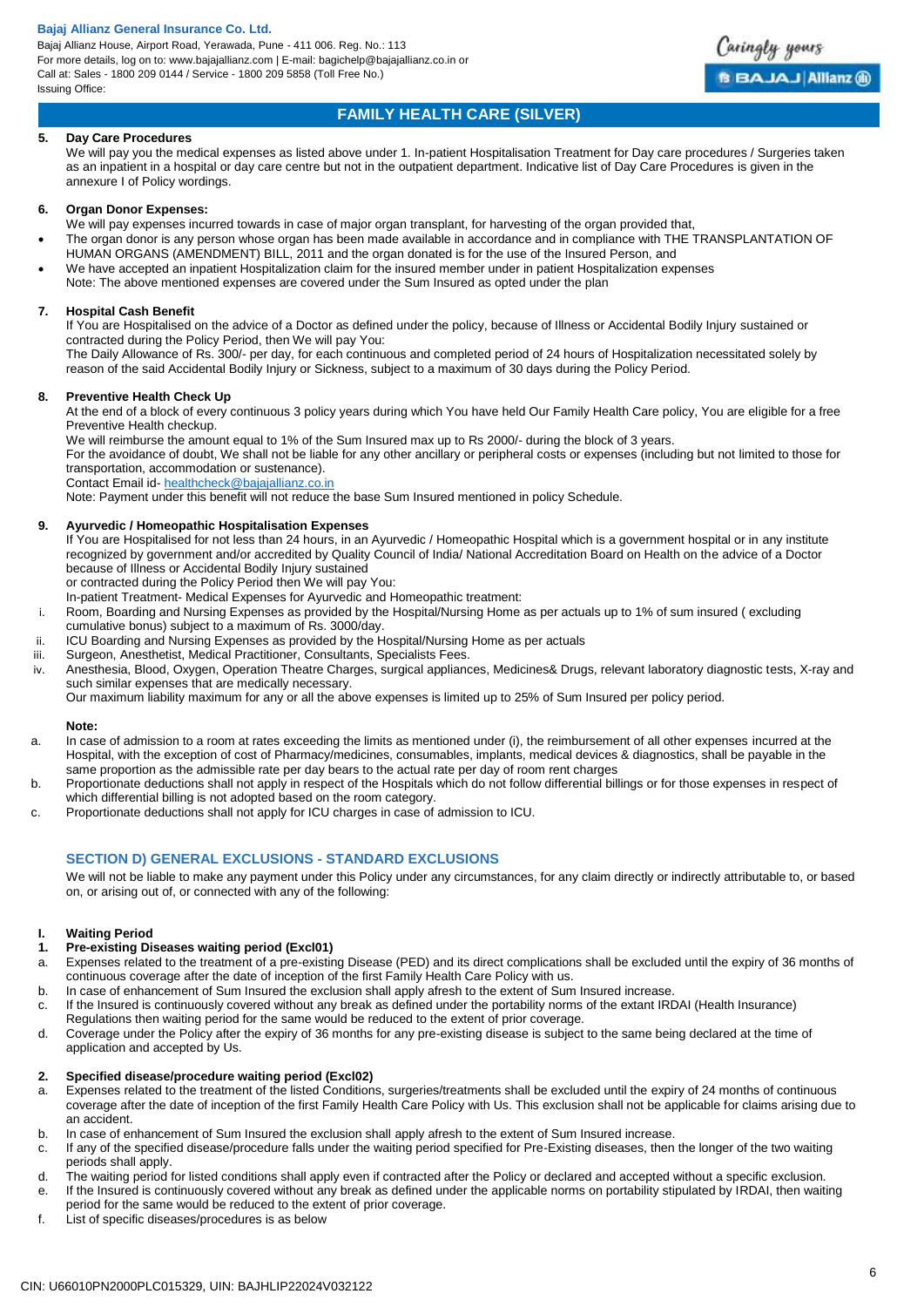Bajaj Allianz House, Airport Road, Yerawada, Pune - 411 006. Reg. No.: 113 For more details, log on to: www.bajajallianz.com | E-mail: bagichelp@bajajallianz.co.in or Call at: Sales - 1800 209 0144 / Service - 1800 209 5858 (Toll Free No.) Issuing Office:

# **FAMILY HEALTH CARE (SILVER)**

| 1. Any type gastrointestinal ulcers                        | 2. Cataracts,                                                                                                |  |
|------------------------------------------------------------|--------------------------------------------------------------------------------------------------------------|--|
| 3. Any type of fistula                                     | 4. Macular Degeneration                                                                                      |  |
| 5. Benign prostatic hypertrophy                            | 6. Hernia of all types                                                                                       |  |
| 7. All types of sinuses                                    | 8. Fissure in ano                                                                                            |  |
| 9. Haemorrhoids, piles                                     | 10. Hydrocele                                                                                                |  |
| 11. Dysfunctional uterine bleeding                         | 12. Fibromyoma                                                                                               |  |
| 13. Endometriosis                                          | 14. Hysterectomy                                                                                             |  |
| 15. Uterine Prolapse                                       | 16. Stones in the urinary and biliary systems                                                                |  |
| 17. Surgery on ears/tonsils/adenoids/<br>paranasal sinuses | 18. Surgery on all internal or external tumours/cysts/<br>nodules/polyps of any kind including breast lumps. |  |
| 19. Mental Illness                                         | 20. Diseases of gall bladder including cholecystitis                                                         |  |
| 21. Pancreatitis                                           | 22. All forms of Cirrhosis                                                                                   |  |
| 23. Gout and rheumatism                                    | 24. Tonsilitis                                                                                               |  |
| 25. Surgery for varicose veins and varicose<br>ulcers      | 26. Chronic Kidney Disease                                                                                   |  |
| 27. Alzheimer's Disease                                    |                                                                                                              |  |

- 3. Any Medical Expenses incurred during the first three consecutive annual periods during which You have the benefit of a Family Health Care Policy with Us in connection with:
- a. Joint replacement surgery,
- b. Surgery for vertebral column disorders (unless necessitated due to an accident)
- c. Surgery to correct deviated nasal septum
- d. Hypertrophied turbinate
- e. Congenital internal diseases or anomalies
- f. Treatment for correction of eye sight due to refractive error recommended by Ophthalmologist for medical reasons with refractive error greater or equal to 7.5
- g. Bariatric Surgery
- h. Parkinson's Disease
- i. Genetic disorders

#### **4. 30-day waiting period (Excl03)**

- a. Expenses related to the treatment of any illness within 30 days from the first Policy commencement date shall be excluded except claims arising due to an accident, provided the same are covered.
- b. This exclusion shall not, however apply if the Insured has Continuous Coverage for more than twelve months.
- c. The within referred waiting period is made applicable to the enhanced Sum Insured in the event of granting higher Sum Insured subsequently.

#### **II. General Exclusions**

- 1. Investigation & Evaluation (Excl04)
- a) Expenses related to any admission primarily for diagnostics and evaluation purposes only are excluded
- b) Any diagnostic expenses which are not related or not incidental to the current diagnosis and treatment are excluded.
- 2. Rest Cure, rehabilitation and respite care- (Excl05)
	- Expenses related to any admission primarily for enforced bed rest and not for receiving treatment. This also includes:
- i. Custodial care either at home or in a nursing facility for personal care such as help with activities of daily living such as bathing, dressing,
	- moving around either by skilled nurses or assistant or non-skilled persons.
- ii. Any services for people who are terminally ill to address medical, physical, social, emotional and spiritual needs.
- 3. Obesity/Weight Control (Excl06)
- Expenses related to the surgical treatment of obesity that does not fulfil all the below conditions:
- 1) Surgery to be conducted is upon the advice of the Doctor
- 2) The surgery/Procedure conducted should be supported by clinical protocols
- 3) The member has to be 18 years of age or older and
- 4) Body Mass Index (BMI);
- a) greater than or equal to 40 or
- b) greater than or equal to 35 in conjunction with any of the following severe co-morbidities following failure of less invasive methods of weight loss:
	- i. Obesity-related cardiomyopathy<br>ii. Coronary heart disease
	- Coronary heart disease
	- iii. Severe Sleep Apnea
	- iv. Uncontrolled Type2 Diabetes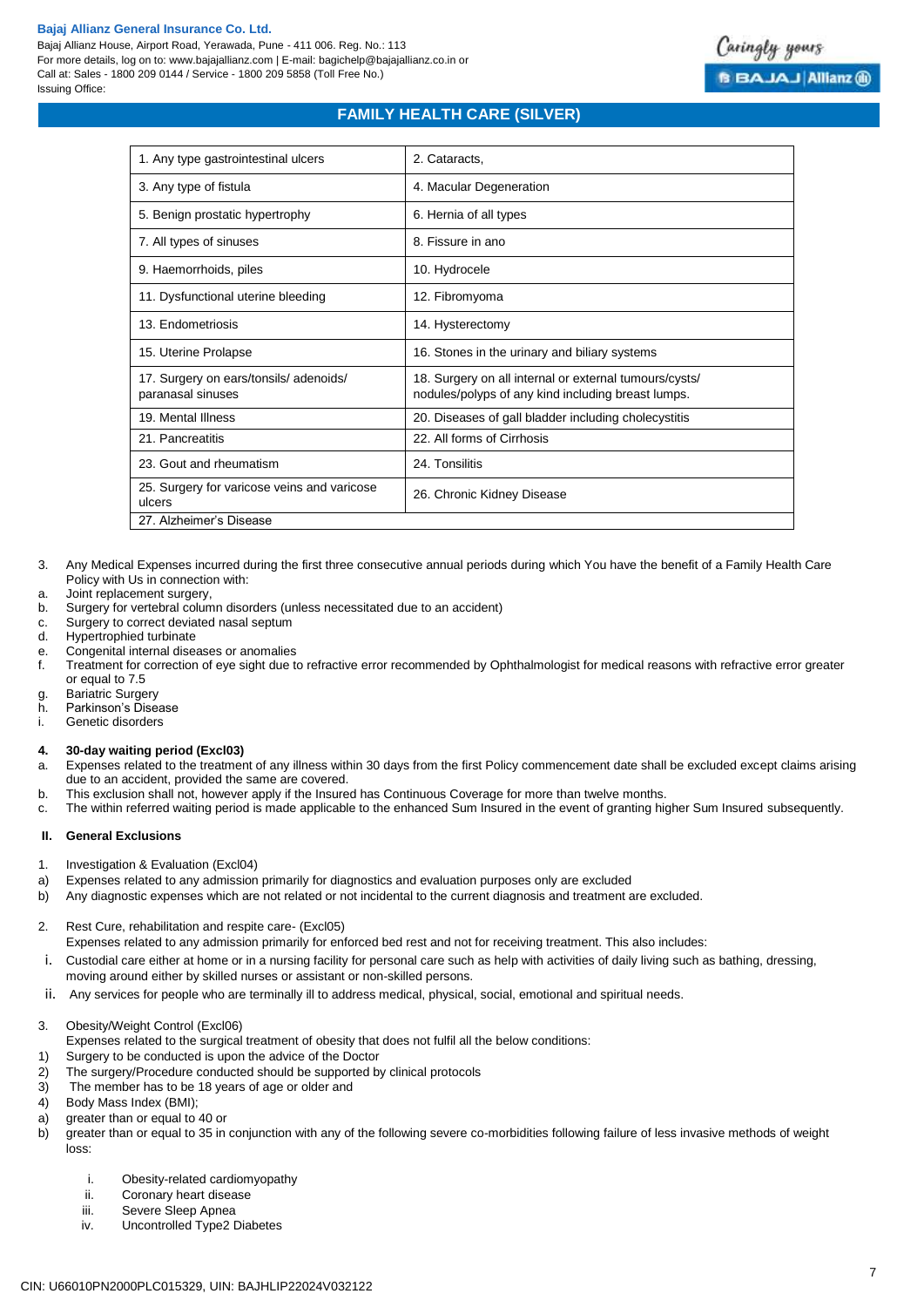Bajaj Allianz House, Airport Road, Yerawada, Pune - 411 006. Reg. No.: 113 For more details, log on to: www.bajajallianz.com | E-mail: bagichelp@bajajallianz.co.in or Call at: Sales - 1800 209 0144 / Service - 1800 209 5858 (Toll Free No.) Issuing Office:



# **FAMILY HEALTH CARE (SILVER)**

4. Change-of-gender treatments (Excl07) Expenses related to any treatment, including surgical management, to change characteristics of the body to those of the opposite sex.

5. Cosmetic or plastic Surgery (Excl08)

Expenses for cosmetic or plastic surgery or any treatment to change appearance unless for reconstruction following an Accident, Burn(s) or Cancer or as part of medically necessary treatment to remove a direct and immediate health risk to the insured. For this to be considered a medical necessity, it must be certified by the attending Medical Practitioner.

6. Hazardous or Adventure Sports (Excl09)

Expenses related to any treatment necessitated due to participation as a professional in hazardous or adventure sports, including but not limited to, para-jumping, rock climbing, mountaineering, rafting, motor racing, horse racing or scuba diving, hand gliding, sky diving, deep-sea diving.

### 7. Breach of law (Excl10)

Expenses for treatment directly arising from or consequent upon any Insure Person committing or attempting to commit a breach of law with criminal intent.

8. Excluded Providers (Excl11)

Expenses incurred towards treatment in any hospital or by any Medical Practitioner or any other provider specifically excluded by the Insurer and disclosed in its website / notified to the policyholders are not admissible. However, in case of life threatening situations or following an accident, expenses up to the stage of stabilization are payable but not the complete claim.

- 9. Treatment for Alcoholism, drug or substance abuse or any addictive condition and consequences thereof. (Excl12)
- 10. Treatments received in heath hydros, nature cure clinics, spas or similar establishments or private beds registered as a nursing home attached to such establishments or where admission is arranged wholly or partly for domestic reasons. (Excl13)
- 11. Dietary supplements and substances that can be purchased without prescription, including but not limited to Vitamins, minerals and organic substances unless prescribed by a medical practitioner as part of hospitalization claim or day care procedure. (Excl14)
- 12. Refractive Error (Excl15) Expenses related to the treatment for correction of eye sight due to refractive error less than 7.5 dioptres.
	- 13. Unproven Treatments (Excl16)

Expenses related to any unproven treatment, services and supplies for or in connection with any treatment. Unproven treatments are treatments, procedures or supplies that lack significant medical documentation to support their effectiveness.

- 14. Sterility and Infertility (Excl17)
- Expenses related to sterility and infertility. This includes:
- a) Any type of contraception, sterilization
- b) Assisted Reproduction services including artificial insemination and advanced reproductive technologies such as IVF, ZIFT, GIFT, ICSI
- c) Gestational Surrogacy
- d) Reversal of sterilization
- 15. Maternity (Excl 18) :
- a. Medical Treatment Expenses traceable to childbirth (including complicated deliveries and caesarean sections incurred during hospitalization) except ectopic pregnancy.
- b. Expenses towards miscarriage (unless due to an accident) and lawful medical termination of pregnancy during the policy period.

### **SECTION D) GENERAL EXCLUSIONS - SPECIFIC EXCLUSIONS**

- 1. Any dental treatment that comprises of cosmetic surgery, dentures, dental prosthesis, dental implants, orthodontics, surgery of any kind unless as a result of Accidental Bodily Injury to natural teeth and also requiring hospitalization.
- 2. Medical expenses where Inpatient care is not warranted and does not require supervision of qualified nursing staff and qualified medical practitioner round the clock
- 3. War, invasion, acts of foreign enemies, hostilities (whether war be declared or not), civil war, commotion, unrest, rebellion, revolution, insurrection, military or usurped power or confiscation or nationalization or requisition of or damage by or under the order of any government or public local authority.
- Any Medical expenses incurred due to Act of Terrorism will be covered under the Policy.
- 4. External medical equipment of any kind used at home as post Hospitalization care including cost of instrument used in the treatment of Sleep
- Apnoea Syndrome (C.P.A.P), Continuous Peritoneal Ambulatory Dialysis (C.P.A.D) and Oxygen concentrator for Bronchial Asthmatic condition. 5. The cost of spectacles, contact lenses, hearing aids, crutches, dentures, artificial teeth and all other external appliances and/or devices whether for diagnosis or treatment except for Cost of Artificial Limbs, cost of prosthetic devices implanted during surgical procedure like Pacemaker, orthopedic implants, infra cardiac valve replacements, vascular stents etc.
- 6. Congenital external diseases or defects or anomalies, growth hormone therapy, stem cell implantation or surgery except for Hematopoietic stem cells for bone marrow transplant for haematological conditions.
- 7. Intentional self-injury (including but not limited to the use or misuse of any intoxicating drugs or alcohol)Vaccination or inoculation unless forming a part of post bite treatment or if medically necessary and forming a part of treatment recommended by the treating Medical practitioner.
- 8. All non-medical Items as per Annexure II
- 9. Circumcision unless required for the treatment of Illness or Accidental bodily injury,<br>10. Any treatment received outside India is not covered under this Policy.
- Any treatment received outside India is not covered under this Policy.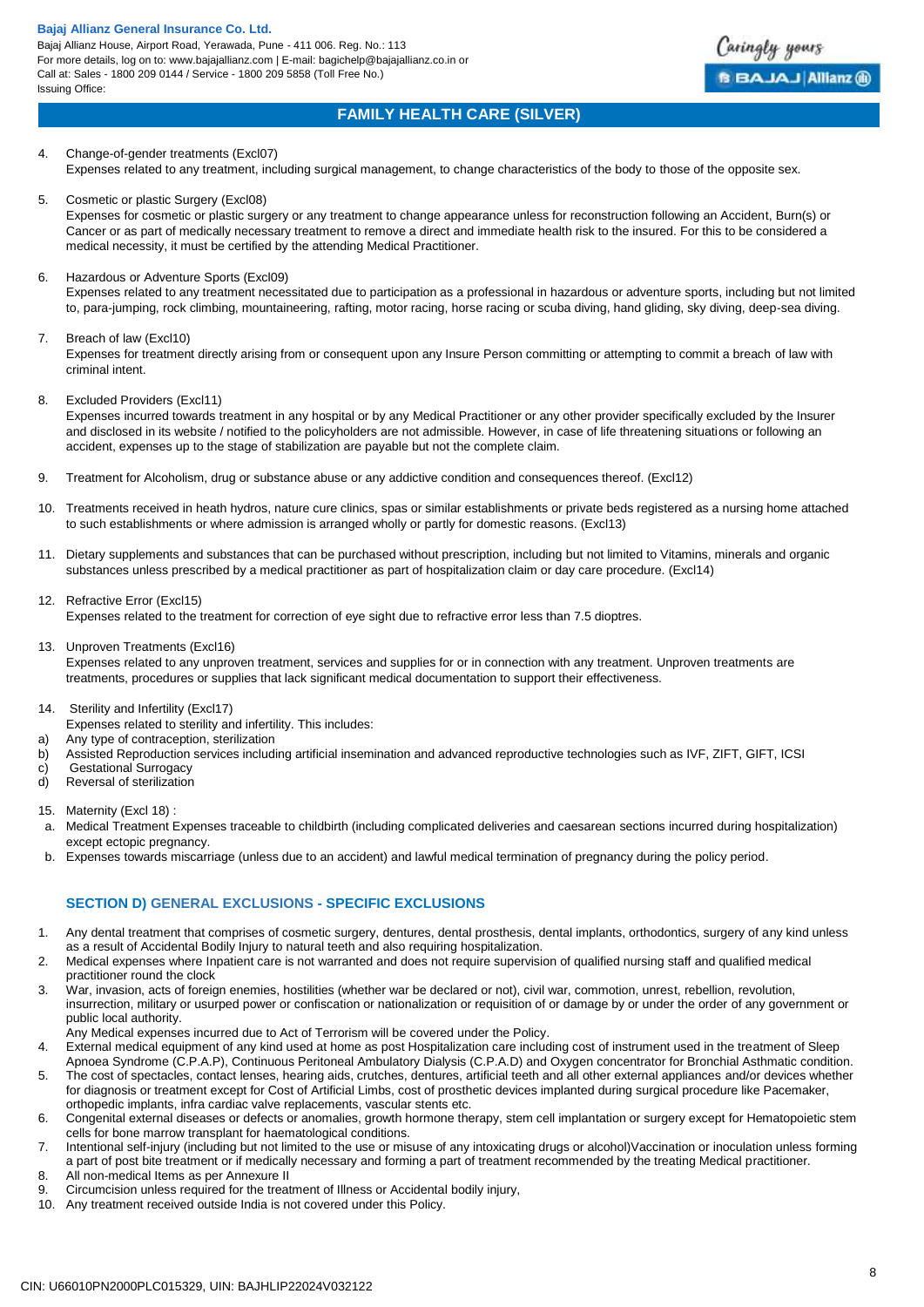

## **FAMILY HEALTH CARE (SILVER)**

### **SECTION E) CONDITIONS - STANDARD GENERAL TERMS AND CLAUSES**

### **1. Disclosure of information**

The policy shall be void and all premium paid thereon shall be forfeited to the Company in the event of misrepresentation, mis description or non-disclosure of any material fact by the policyholder.

(Explanation: "Material facts" for the purpose of this policy shall mean all relevant information sought by the company in the proposal form and other connected documents to enable it to take informed decision in the context of underwriting the risk)

### **2. Condition Precedent to Admission of Liability**

The terms and conditions of the policy must be fulfilled by the Insured Person for the Company to make any payment for claim(s) arising under the policy

### **3. Moratorium Period:**

After completion of eight continuous years under this policy no look back would be applied. This period of eight years is called as moratorium period.

The moratorium would be applicable for the sums insured of the first policy and subsequently completion of eight continuous years would be applicable from date of enhancement of sums insured only on the enhanced limits. After the expiry of Moratorium Period no claim under this policy shall be contestable except for proven fraud and permanent exclusions specified in the policy contract. The policies would however be subject to all limits, sub limits, co-payments, deductibles as per the policy contract

### **4. Premium Payment in Instalments (Wherever applicable)**

If the insured person has opted for Payment of Premium on an instalment basis i.e. Annual (for long term polices only), Half Yearly, Quarterly or Monthly, as mentioned in the policy Schedule/Certificate of Insurance, the following Conditions shall apply (notwithstanding any terms contrary elsewhere in the policy)

- i. Grace Period of 15 days would be given to pay the instalment premium due for the policy.
- ii. During such grace period, coverage will not be available from the due date of instalment premium till the date of receipt of premium by Company. iii. The insured person will get the accrued continuity benefit in respect of the "Waiting Periods", "Specific Waiting Periods" in the event of payment of premium within the stipulated grace Period.
- iv. No interest will be charged If the instalment premium is not paid on due date.
- v. In case of instalment premium due not received within the grace period, the policy will get cancelled.
- vi. In the event of a claim, all subsequent premium instalments shall immediately become due and payable.
- vii. The company has the right to recover and deduct all the pending installments from the claim amount due under the policy.

### **5. Claim Settlement. (provision for Penal interest)**

- i. The Company shall settle or reject a claim, as the case may be, within 30 days from the date of receipt of last necessary document.
- ii. In the case of delay in the payment of a claim, the Company shall be liable to pay interest to the policyholder from the date of receipt of last necessary document to the date of payment of claim at a rate 2% above the bank rate.
- iii. However, where the circumstances of a claim warrant an investigation in the opinion of the Company, it shall initiate and complete such investigation at the earliest, in any case not later than 30 days from the date of receipt of last necessary document- ln such cases, the Company shall settle or reject the claim within 45 days from the date of receipt of last necessary document.
- iv. ln case of delay beyond stipulated 45 days, the Company shall be liable to pay interest to the policyholder at a rate 2% above the bank rate from the date of receipt of last necessary document to the date of payment of claim.

(Explanation: "Bank rate" shall mean the rate fixed by the Reserve Bank of India (RBI) at the beginning of the financial year in which claim has fallen due)

### **6. Complete Discharge**

Any payment to the policyholder, insured person or his/ her nominees or his/ her legal representative or assignee or to the Hospital, as the case may be, for any benefit under the policy shall be a valid discharge towards payment of claim by the Company to the extent of that amount for the particular claim

### **7. Free Look Period**

The Free Look Period shall be applicable on new individual health insurance policies and not on renewals or at the time of porting/migrating the policy.

The insured person shall be allowed free look period of fifteen days from date of receipt of the policy document to review the terms and conditions of the policy, and to return the same if not acceptable.

lf the insured has not made any claim during the Free Look Period, the insured shall be entitled to

- i. a refund of the premium paid less any expenses incurred by the Company on medical examination of the insured person and the stamp duty charges or
- ii. where the risk has already commenced and the option of return of the policy is exercised by the insured person, a deduction towards the proportionate risk premium for period of cover or
- iii. where only a part of the insurance coverage has commenced, such proportionate premium commensurate with the insurance coverage during such period

### **8. Fraud**

- i. If any claim made by the Insured beneficiary, is in any respect fraudulent, or if any false statement, or declaration is made or used in support thereof, or if any fraudulent means or devices are used by the Insured beneficiary or anyone acting on his/her behalf to obtain any benefit under this policy, all benefits under this policy and the premium paid shall be forfeited.
- ii. Any amount already paid against claims made under this policy but which are found fraudulent later shall be repaid by all recipient(s)/policyholder(s), who has made that particular claim, who shall be jointly and severally liable for such repayment to the insurer.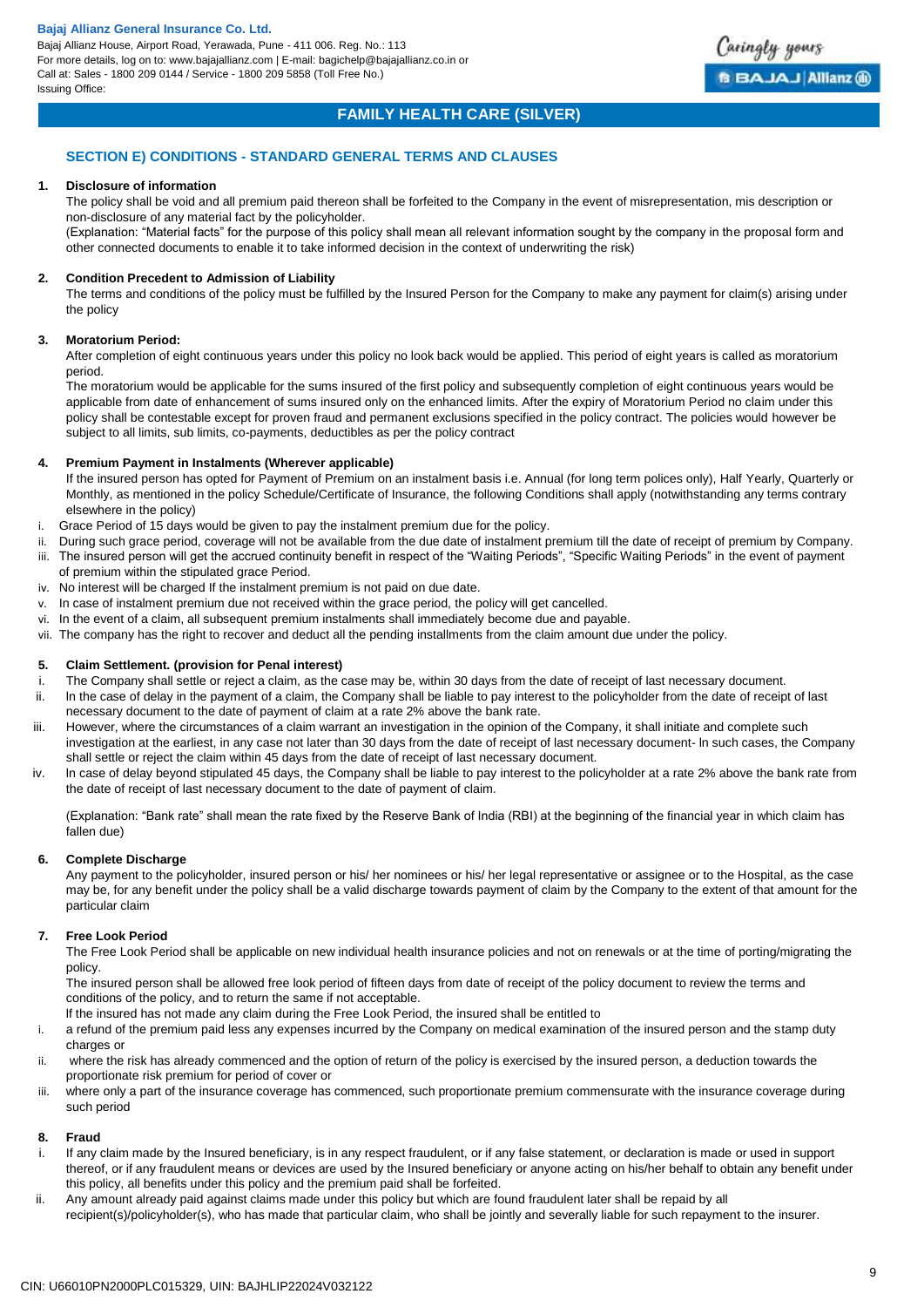

# **FAMILY HEALTH CARE (SILVER)**

- iii. For the purpose of this clause, the expression "fraud" means any of the following acts committed by the Insured beneficiary or by his agent or the hospital/ doctor/any other party acting on behalf of the Insured beneficiary, with intent to deceive the insurer or to induce the insurer to issue an insurance policy:
- a) the suggestion, as a fact of that which is not true and which the Insured beneficiary does not believe to be true;
- b) the active concealment of a fact by the Insured beneficiary having knowledge or belief of the fact;
- c) any other act fitted to deceive; and<br>d) any such actor omission as the law
- any such actor omission as the law specially declares to be fraudulent
- iv. The Company shall not repudiate the claim and / or forfeit the policy benefits on the ground of Fraud, if the Insured beneficiary / beneficiary can prove that the misstatement was true to the best of his knowledge and there was no deliberate intention to suppress the fact or that such misstatement of or suppression of material fact are within the knowledge of the insurer

### **9. Multiple Policies**

- i. ln case of multiple policies taken by an insured person during a period from one or more insurers to indemnify treatment costs, the insured person shall have the right to require a settlement of his/her claim in terms of any of his/her policies. ln all such cases the insurer chosen by the insured person shall be obliged to settle the claim as long as the claim is within the limits of and according to the terms of the chosen policy.
- ii. lnsured person having multiple policies shall also have the right to prefer claims under this policy for the amounts disallowed under any other policy / policies even if the sum insured is not exhausted. Then the insurer shall independently settle the claim subject to the terms and conditions of this policy.
- iii. If the amount to be claimed exceeds the sum insured under a single policy, the insured person shall have the right to choose insurer from whom he/ she wants to claim the balance amount.
- iv. Where an insured person has policies from more than one insurer to cover the same risk on indemnity basis, the insured person shall only be indemnified the treatment costs in accordance with the terms and conditions of the chosen policy.

### **10. Renewal of Policy**

- The policy shall ordinarily be renewable except on grounds of fraud, misrepresentation by the insured person.
- i. The Company shall endeavor to give notice for renewal. However, the Company is not under obligation to give any notice for renewal.
- ii. Renewal shall not be denied on the ground that the insured person had made a claim or claims in the preceding policy years.
- iii. Request for renewal along with requisite premium shall be received by the Company before the end of the policy period.
- iv. At the end of the policy period, the policy shall terminate and can be renewed within the Grace Period of 30 days to maintain continuity of benefits without break in policy. Coverage is not available during the grace period.
- No loading shall apply on renewals based on individual claims experience

### **11. Cancellation:**

- i. We may cancel this insurance by giving You at least 15 days written notice, and if no claim has been made then We shall refund a pro-rata premium for the unexpired Policy Period. Under normal circumstances, Policy will not be cancelled except for reasons of mis-representation, fraud, non-disclosure of material facts or Your non-cooperation
- ii. You may cancel this insurance by giving Us at least 15 days written notice, and if no claim has been made then We shall refund premium on short term rates for the unexpired Policy Period as per the rates detailed below.

| <b>PERIOD ON RISK</b>                     | <b>RATE OF PREMIUM REFUNDED</b>   |
|-------------------------------------------|-----------------------------------|
| Within 15 days                            | As per Free Look Period Condition |
| Within 3 Months                           | 65.00%                            |
| Exceeding 3 months but less than 6 months | 45.00%                            |
| Exceeding 6 months to 12 months           | $0.00\%$                          |

Cancellation grid for premium received on instalment basis-The premium will be refunded as per the below table:

| Period in Risk (From Latest instalment date)          | % of Monthly<br><b>Premium</b>    | % of Quarterly<br><b>Premium</b> | % of Half Yearly<br><b>Premium</b> |
|-------------------------------------------------------|-----------------------------------|----------------------------------|------------------------------------|
| Upto 15 days from 1st Instalment Date                 | As per Free Look Period Condition |                                  |                                    |
| Exceeding 15 days but less than or equal to 3 months  | 30%<br>No Refund                  |                                  |                                    |
| Exceeding 3 months but less than or equal to 6 months | 0%                                |                                  |                                    |

### **Note:**

The first slab of Number of days "within 15 days" in above table is applicable only in case of new business.

In case of renewal policies, period is risk "Exceeding 15 days but less than 3 months" should be read as "within 3 months".

### **12. Portability**

The Insured beneficiary will have the option to port the policy to other insurers by applying to such insurer to port the entire policy along with all the members of the family, if any, at least 45 days before, but not earlier than 60 days from the policy renewal date as per IRDAI guidelines related to portability. If such person is presently covered and has been continuously covered without any lapses under any health insurance policy with an Indian General/Health insurer, the proposed

Insured beneficiary will get the accrued continuity benefits in waiting periods as per IRDAI guidelines on portability.

For Detailed Guidelines on portability, kindly refer the link [https://www.irdai.gov.in/ADMINCMS/cms/Circulars\\_List.aspx?mid=3.2.3](https://www.irdai.gov.in/ADMINCMS/cms/Circulars_List.aspx?mid=3.2.3)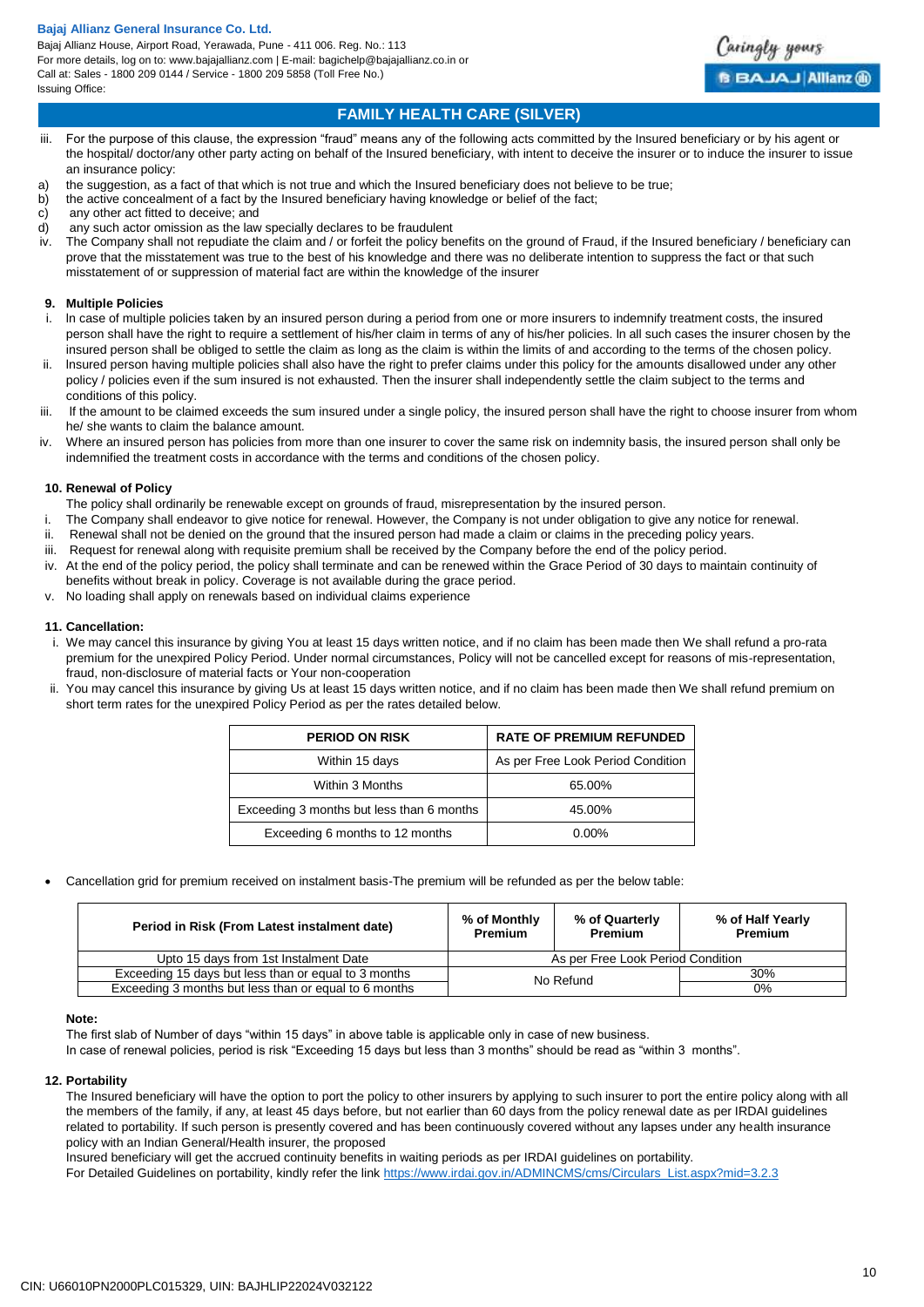Bajaj Allianz House, Airport Road, Yerawada, Pune - 411 006. Reg. No.: 113 For more details, log on to: www.bajajallianz.com | E-mail: bagichelp@bajajallianz.co.in or Call at: Sales - 1800 209 0144 / Service - 1800 209 5858 (Toll Free No.) Issuing Office:



# **FAMILY HEALTH CARE (SILVER)**

### **13. Possibility of Revision of Terms of the Policy lncluding the Premium Rates:**

The Company, with prior approval of lRDAl, may revise or modify the terms of the policy including the premium rates. The insured person shall be notified three months before the changes are effected.

#### **14. Migration**

The Insured beneficiary will have the option to migrate the policy to other health insurance products/plans offered by the company by applying for migration of the policy atleast 30 days before the policy renewal date as per IRDAI guidelines on Migration. If such person is presently covered and has been continuously covered without any lapses under any health insurance product/plan offered by the company, the Insured beneficiary will get the accrued continuity benefits in waiting periods as per IRDAI guidelines on migration. For Detailed Guidelines on migration, kindly refer the link [https://www.irdai.gov.in/ADMINCMS/cms/Circulars\\_List.aspx?mid=3.2.3](https://www.irdai.gov.in/ADMINCMS/cms/Circulars_List.aspx?mid=3.2.3)

### **15. Withdrawal of Policy**

- In the likelihood of this product being withdrawn in future, the Company will intimate the insured person about the same 90 days prior to expiry of the policy.
- **ii.** Insured Person will have the option to migrate to similar health insurance product available with the Company at the time of renewal with all the accrued continuity benefits such as cumulative bonus, waiver of waiting period. as per IRDAI guidelines, provided the policy has been maintained without a break.

### **16. Nomination**

The policyholder is required at the inception of the policy to make a nomination for the purpose of payment of claims under the policy in the event of death of the policyholder. Any change of nomination shall be communicated to the company in writing and such change shall be effective only when an endorsement on the policy is made. ln the event of death of the policyholder, the Company will pay the nominee {as named in the Policy Schedule/Policy Certificate/Endorsement (if any) and in case there is no subsisting nominee, to the legal heirs or legal representatives of the policyholder whose discharge shall be treated as full and final discharge of its liability under the policy.

### **17. Grievance Redressal Procedure**

The company has always been known as a forward-looking customer centric organization. It takes immense pride in its approach of "Caringly Yours". To provide you with top-notch service on all fronts, the company has provided with multiple platforms via which you can always reach out to us at below mentioned touch points

- 1. Our toll-free number 1-800-209- 5858 or 020-30305858, say Say "Hi" on WhatsApp on +91 7507245858
- 2. Branches for resolution of your grievances / complaints, the Branch details can be found on our website
- [www.bajajallianz.com/branch-locator.html](http://www.bajajallianz.com/branch-locator.html)
- 3. Register your grievances / complaints on our website
- [www.bajajallianz.com/about-us/customer-service.html](http://www.bajajallianz.com/about-us/customer-service.html)
- 4. E-mail
- a) Level 1: Write to [bagichelp@bajajallianz.co.in](mailto:bagichelp@bajajallianz.co.in) and for senior citizens to [seniorcitizen@bajajallianz.co.in](mailto:seniorcitizen@bajajallianz.co.in)
- b) Level 2: In case you are not satisfied with the response given to you at Level 1 you may write to our Grievance Redressal Officer at [ggro@bajajallianz.co.in](mailto:ggro@bajajallianz.co.in)
- c) Level 3: If in case, your grievance is still not resolved, and you wish to talk to our care specialist, please give a missed call on +91 80809 45060 OR SMS To 575758 and our care specialist will call you back
- 5. If you are still not satisfied with the decision of the Insurance Company, you may approach the Insurance Ombudsman, established by the Central Government for redressal of grievance. Detailed process along with list of Ombudsman offices are available at [www.cioins.co.in/ombudsman.html](http://www.cioins.co.in/ombudsman.html)

The contact details of the ombudsman offices are mentioned in **Annexure IV**.

### **SECTION E) CONDITIONS - SPECIFIC TERMS AND CLAUSES**

### **18. Insured**

Only those persons named as the insured in the Schedule shall be covered under this Policy. Cover under this Policy shall be withdrawn from any insured member upon such insured member giving 14 days written notice to be received by Us.

### **19. Communications**

Any communication meant for Us must be in writing and be delivered to Our address shown in the Schedule. Any communication meant for You will be sent by Us to Your address shown in the Schedule.

### **20. Paying a Claim**

i. You agree that We need only make payment when You or someone claiming on Your behalf has provided Us with necessary documentation and information.

ii. We will make payment to You or Your Nominee. If there is no Nominee and You are incapacitated or deceased, We will pay Your heir, executor or validly appointed legal representative and any payment We make in this way will be a complete and final discharge of Our liability to make payment.

### **21. Basis of Claims Payment**

- i. If You suffer a relapse within 45 days of the date when You last obtained medical treatment or consulted a Doctor and for which a claim has been made, then such relapse shall be deemed to be part of the same claim.
- ii. The day care procedures listed are subject to the exclusions, terms and conditions of the policy and will not be treated as independent coverage under the policy.
- iii. Our obligation to make payment in respect of surgeries for cataracts (after the expiry of the 2 year period referred to in Exclusion D.I.2) above, shall be restricted to 20% of the Sum insured for each eye, subject to maximum of Rs 50,000/- for each of You.
- iv. We shall make payment in Indian Rupees only.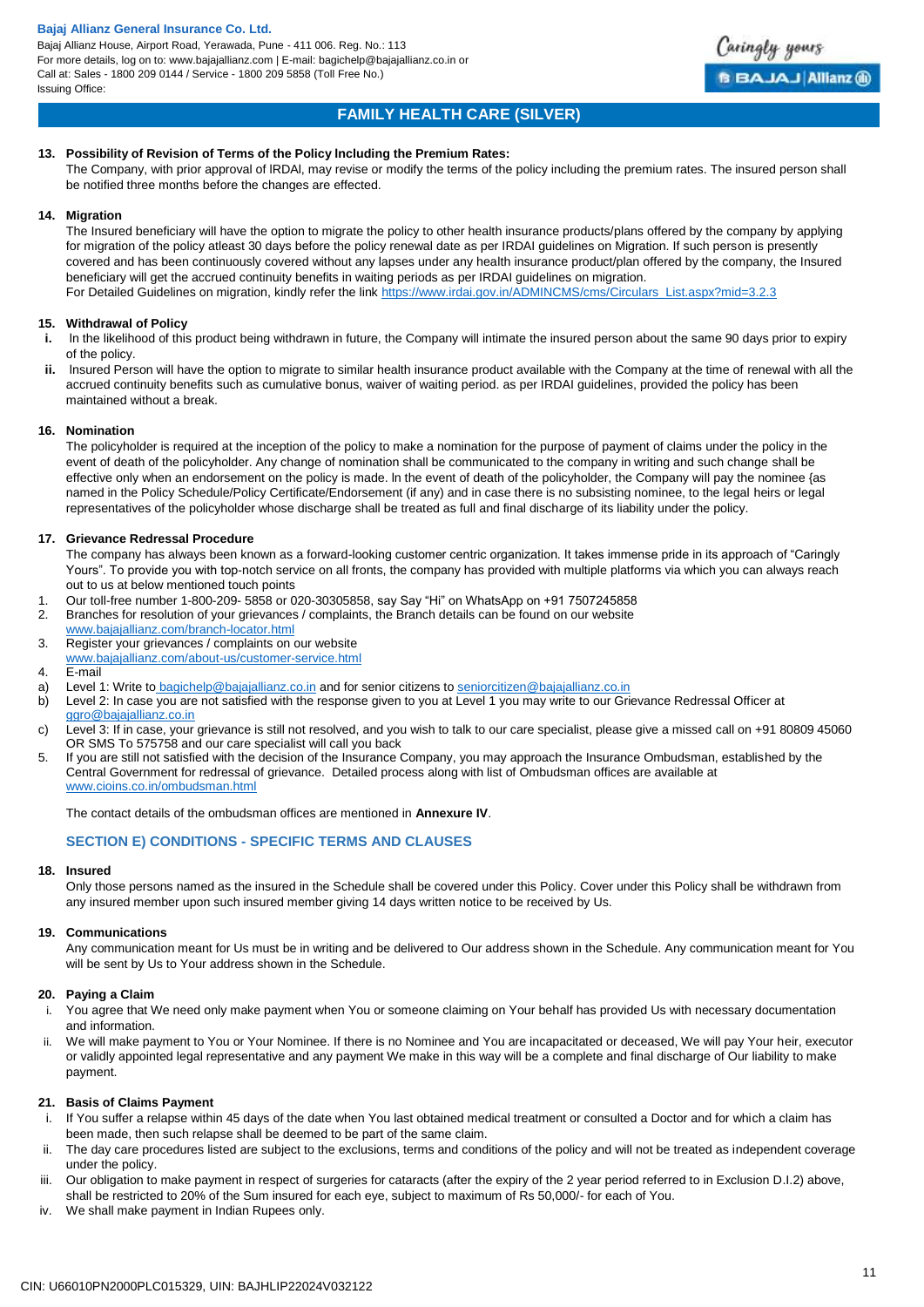Bajaj Allianz House, Airport Road, Yerawada, Pune - 411 006. Reg. No.: 113 For more details, log on to: www.bajajallianz.com | E-mail: bagichelp@bajajallianz.co.in or Call at: Sales - 1800 209 0144 / Service - 1800 209 5858 (Toll Free No.) Issuing Office:



## **FAMILY HEALTH CARE (SILVER)**

- v. If claim event falls within two policy periods the claims shall be administered taking into consideration the available sum insured in the two policy periods, including the deductibles (if any) for each policy period. The claim amount to be payable shall be reduced up to the extent of the premium to be received for renewal/due date of premium of this policy, if the same is not received earlier.
- vi. Our obligation to make payment in respect of illness/surgeries listed below shall be restricted to :

| <b>Coverages</b>                                                                          | Sub-limit                                                                                             |
|-------------------------------------------------------------------------------------------|-------------------------------------------------------------------------------------------------------|
| Cataract                                                                                  | 20% of the Sum insured for each eye, subject to<br>maximum of Rs 50,000/- for each whichever is lower |
| Mental Illness                                                                            | 25% of Sum Insured or 2 Lac whichever is lower                                                        |
| Modern Treatment Methods and Advancement in<br>Technologies (as per list in Annexure III) | 50% of Sum Insured or 5 Lacs whichever is lower                                                       |

### **22. Cumulative Bonus:**

If You renew Your Family Health Care with Us without any break and there has been no claim in the preceding year, We will increase the Limit of Indemnity by 10% per annum, but:

- i. The maximum cumulative increase in the Limit of Indemnity will be limited to 5 years and 50% of Your first Family Health Care with Us.
- ii. This clause does not alter the annual character of this insurance or Our right to decline to renew or to cancel the Policy
- If a claim is made in any year where a cumulative increase has been applied, then the increased Limit of Indemnity in the policy period of the subsequent Family Health Care shall be reduced by 10%, save that the limit of indemnity applicable to Your first Family Health Care with Us shall be preserved.

### **23. Endorsements**

This Policy constitutes the complete contract of insurance. This Policy cannot be changed by anyone (including an insurance agent or broker) except Us. Any change that We make will be evidenced by a written endorsement signed and stamped by Us.

### **24. Sum Insured Enhancement:**

- i. The Insured member can apply for enhancement of Sum Insured at the time of renewal. You can apply for enhancement of Sum Insured by submitting a fresh proposal form to the company.
- ii. The acceptance of enhancement of Sum Insured would be at the discretion of the company, based on the health condition of the insured members & claim history of the policy.
- iii. All waiting periods as defined in the Policy shall apply for this enhanced Sum Insured limit from the effective date of enhancement of such Sum Insured considering such Policy Period as the first Policy with the Company.

### **25. Addition /Deletion of Insured Person(s)**

No person other than those persons named as the Insured Person(s) or those categories of the Insured specified in the Schedule shall be covered under this Policy unless and until his/her name or the category has been notified in writing to the Company, any additional premium due has been paid and the Company's agreement to extend cover has been indicated by it issuing an endorsement confirming the addition of such person or category of persons as an Insured.

Cover under this Policy shall be withdrawn from any Insured Person(s) named or any category of persons Insured immediately upon the Policyholder delivering written notice of the same to the Company.

### **26. Territorial Limits & Governing Law**

- i. We cover insured events arising during the Policy Period, as well as treatment availed, within India only. Our liability to make any payment shall be to make payment within India and in Indian Rupees only.
- ii. The Policy constitutes the complete contract of insurance. No change or alteration shall be valid or effective unless approved in writing by Us, which approval shall be evidenced by an endorsement on the Schedule.
- iii. The construction, interpretation and meaning of the provisions of this Policy shall be determined in accordance with Indian law. The section headings of this Policy are included for descriptive purposes only and do not form part of this Policy for the purpose of its construction or interpretation.

### **27. Special Conditions relating to Group Policy**

- All group policies are subject to the following conditions:
- 1. The insured will maintain sufficient deposit or provide a Bank Guarantee to comply with the requirement of section 64VB.
- 2. New names can be added to the existing group policies by charging pro-rata premium for the unexpired period of insurance.
- 3. For deletion of names from Group Policies during the currency of the Policy, refund of pro- Rata premium can be allowed only if there is no claim in respect of the particular Insured beneficiary at the expiry of the policy only.

### **28. Arbitration and Reconciliation**

- i. If any dispute or difference shall arise as to the quantum to be paid under the Policy (liability being otherwise admitted), such difference shall independently of all other questions be referred to decision of a sole arbitrator in writing by the parties or if they cannot agree upon a single arbitrator within 30 days of any party invoking arbitration, the same shall be referred to a panel of the arbitrators comprising of two arbitrators, one appointed by each of the parties to the dispute/difference and the third arbitrator to be appointed by such two arbitrators and arbitration shall be conducted under and in accordance with the provisions of the Arbitration and Conciliation Act, 1996. The law of the arbitration will be Indian law, and the seat of the arbitration and venue for all hearings shall be within India.
- ii. It is clearly agreed and understood that no difference or dispute shall be referable to arbitration as herein before provided, if We have disputed or not accepted liability under or in respect of this Policy.
- iii. It is hereby expressly stipulated and declared that it shall be a condition precedent to any right of action or suit upon this Policy that award by such arbitrator/arbitrators of the amount of the loss or damage shall be first obtained.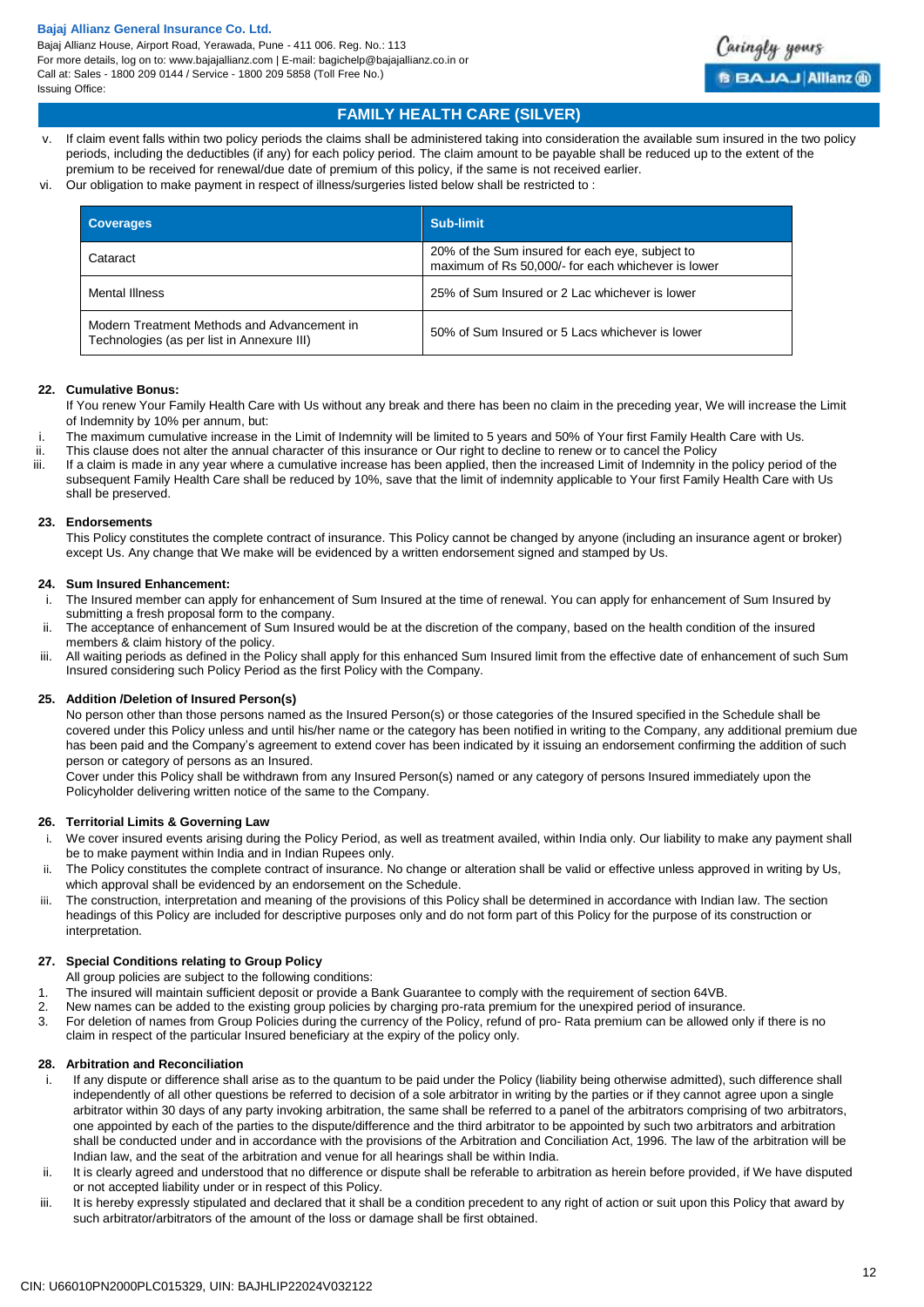Bajaj Allianz House, Airport Road, Yerawada, Pune - 411 006. Reg. No.: 113 For more details, log on to: www.bajajallianz.com | E-mail: bagichelp@bajajallianz.co.in or Call at: Sales - 1800 209 0144 / Service - 1800 209 5858 (Toll Free No.) Issuing Office:



## **FAMILY HEALTH CARE (SILVER)**

iv. If these arbitration provisions are held to be invalid, then all such disputes or differences shall be referred to the exclusive jurisdiction of the Indian Courts.

## **SECTION E) CONDITIONS – OTHER TERMS AND CONDITIONS**

### **29. Claims Procedure**

All Claims will be settled by In house claims settlement team of the company and no TPA is engaged.

If You meet with any Accidental Bodily Injury or suffer an Illness that may result in a claim, then as a condition precedent to Our liability, You must comply with the following:

- A. Cashless Claims Procedure:
- Cashless treatment is only available at Network Hospitals. In order to avail of cashless treatment, the following procedure must be followed by You or your representative:
- i. Prior to taking treatment and/or incurring Medical Expenses at a Network Hospital, You must call Us and request pre-authorization by way of the written form.
- ii. In case of planned hospitalization, You/the Insured beneficiary/ insured representative shall intimate such admission within 48 hours of such hospitalization.
- iii. In case of Emergency hospitalization, You/the Insured beneficiary/ insured representative shall intimate such admission within 24 hours of such hospitalization
- iv. On receipt of your pre-authorization form duly filled and signed by you, our representative then within 2 hours will respond with Approval, Rejection or more information.
- v. After considering Your request and after obtaining any further information or documentation We have sought, We may, if satisfied, send You or the Network Hospital, an authorization letter. The authorization letter, the ID card issued to You along with this Policy and any other information or documentation that We have specified must be produced to the Network Hospital identified in the pre-authorization letter at the time of Your admission to the same.
- vi. If the procedure above is followed, You will not be required to directly pay for the bill amount in the Network Hospital that We are liable under In-Patient Hospitalization Treatment above and the original bills and evidence of treatment in respect of the same shall be left with the Network Hospital. Preauthorization does not guarantee that all costs and expenses will be covered. We reserve the right to review each claim for Medical Expenses and accordingly coverage will be determined according to the terms and conditions of this Policy.
- B. Reimbursement Claims Procedure:

If Pre-authorization as per Cashless Claims Procedure above is denied by Us or if treatment is taken in a Hospital other than a Network Hospital or if You do not wish to avail cashless facility, then:

- i. You or someone claiming on Your behalf must inform Us in writing immediately within 48 hours of hospitalization in case of emergency hospitalization & 48 hours prior to hospitalization in case of planned hospitalization
- ii. You must immediately consult a Doctor and follow the advice and treatment that he recommends.
- iii. You must take reasonable steps or measures to minimize the quantum of any claim that may be made under this Policy.
- iv. You must have Yourself examined by Our medical advisors if We ask for this, and as often as We consider this to be necessary at our cost. v. You or someone claiming on Your behalf must promptly and in any event within 30 days of discharge from a Hospital give Us the documentation as listed out in greater detail below and other information We ask for to investigate the claim or Our obligation to make payment for it.
- vi. In the event of the death of the Insured beneficiary, someone claiming on his behalf must inform Us in writing immediately and send Us a copy of the post mortem report (if any) within 30 days\*
- vii. If the original documents are submitted with the co-insurer, the Xerox copies attested by the co-insurer should be submitted.

**\*Note:** In case You are claiming for the same event under an indemnity based policy of another insurer and are required to submit the original documents related to Your treatment with that particular insurer, then You may provide Us with the attested Xerox copies of such documents along with a declaration from the particular insurer specifying the availability of the original copies of the specified treatment documents with it. **\*\*Note:** Waiver of conditions (i) and (vi) may be considered in extreme cases of hardship where it is proved to Our satisfaction that under the circumstances in which You were placed, it was not possible for You or any other person to give notice or file claim within the prescribed time limit.

List of Claim documents:

- Claim form with NEFT details & cancelled cheque duly signed by Insured
- Original/Attested copies of Discharge Summary / Discharge Certificate / Death Summary with Surgical & anesthetics notes
- Attested copies of Indoor case papers
- Original/Attested copies Final Hospital Bill with breakup of surgical charges, surgeon's fees, OT charges etc
- Original Paid Receipt against the final Hospital Bill.
- Original bills towards Investigations done / Laboratory Bills.
- Original/Attested copies of Investigation Reports against Investigations done.
- Original bills and receipts paid for the transportation from Registered Ambulance Service Provider. Treating Doctor certificate to transfer the Injured person to a higher medical centre for further treatment (if Applicable).
- Cashless settlement letter or other company settlement letter
- First consultation letter for the current ailment.
- In case of implant surgery, invoice & sticker.

### **Please send the documents on below address:-**

#### Health Administration Team,

Bajaj Allianz General Insurance Company

2nd Floor, Bajaj Finserv Building, Behind Weikfield IT park, Off Nagar Road, Viman Nagar

Pune 411014| Toll free: 1800-103-2529, 1800-22-5858

# **Annexure I**

### **Indicative list of Day Care Procedures:**

- 1. Suturing CLW -under LA or GA
- 2. Surgical debridement of wound
- 3. Therapeutic Ascitic Tapping
- 4. Therapeutic Pleural Tapping
- 5. Therapeutic Joint Aspiration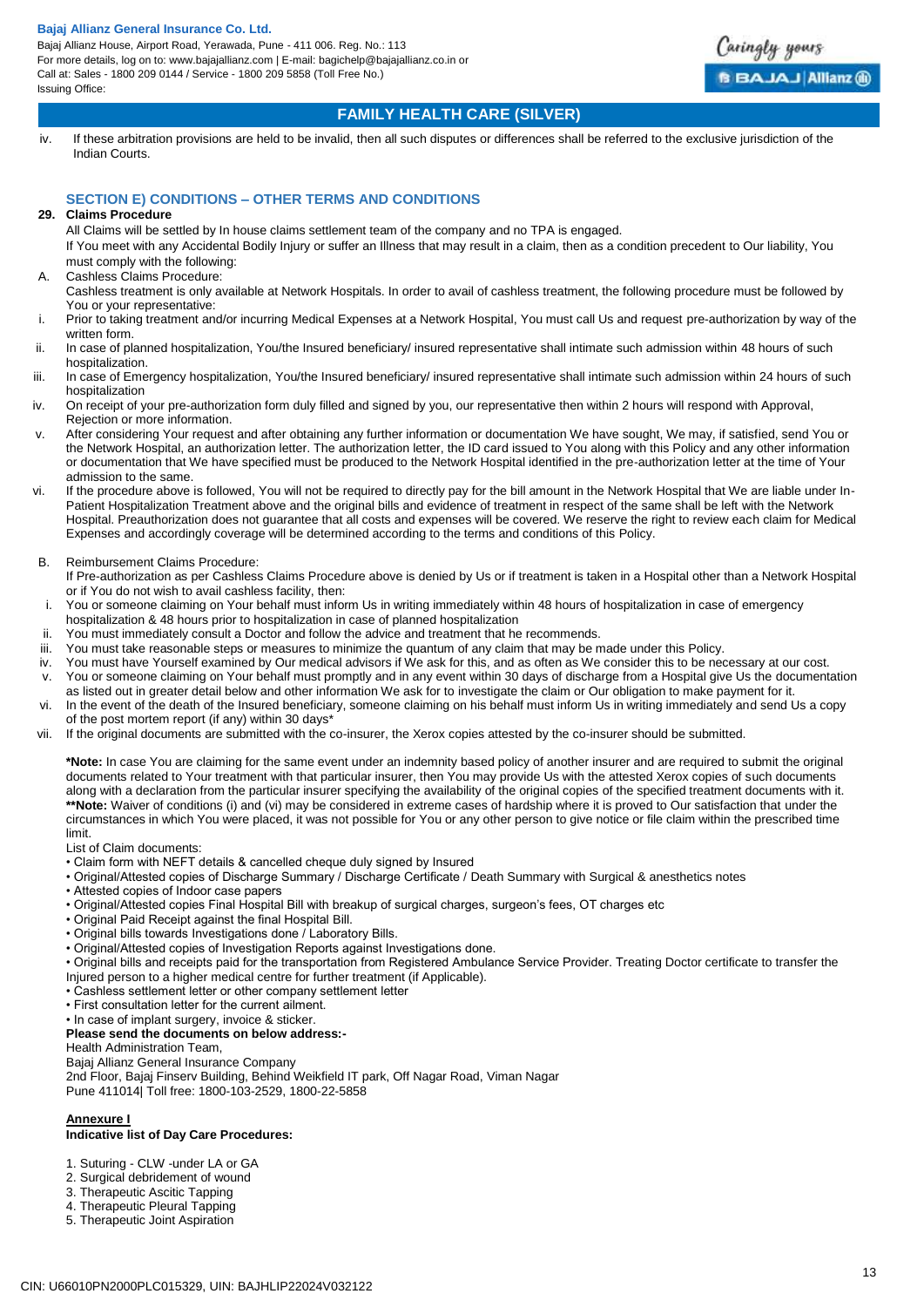Bajaj Allianz House, Airport Road, Yerawada, Pune - 411 006. Reg. No.: 113 For more details, log on to: www.bajajallianz.com | E-mail: bagichelp@bajajallianz.co.in or Call at: Sales - 1800 209 0144 / Service - 1800 209 5858 (Toll Free No.) Issuing Office:



## **FAMILY HEALTH CARE (SILVER)**

- 6. Aspiration of an internal abscess under ultrasound guidance
- 7. Aspiration of hematoma
- 8. Incision and Drainage
- 9. Endoscopic Foreign Body Removal Trachea /- pharynx-larynx/ bronchus
- 10. Endoscopic Foreign Body Removal -Oesophagus/stomach /rectum.

11. True cut Biopsy - breast/- liver/- kidney-Lymph Node/-Pleura/-lung/-Muscle biopsy/-Nerve biopsy/Synovial biopsy/-Bone trephine biopsy/- Pericardial biopsy

- 12. Endoscopic ligation/banding
- 13. Sclerotherapy
- 14. Dilatation of digestive tract strictures
- 15. Endoscopic ultrasonography and biopsy
- 16. Nissen fundoplication for Hiatus Hernia /Gastro esophageal reflux disease
- 17. Endoscopic placement/removal of stents
- 18. Endoscopic Gastrostomy
- 19. Replacement of Gastrostomy tube
- 20. Endoscopic polypectomy
- 21. Endoscopic decompression of colon
- 22. Therapeutic ERCP
- 23. Brochoscopic treatment of bleeding lesion
- 24. Brochoscopic treatment of fistula /stenting
- 25. Bronchoalveolar lavage & biopsy
- 26. Tonsillectomy without Adenoidectomy
- 27. Tonsillectomy with Adenoidectomy
- 28. Excision and destruction of lingual tonsil
- 29. Foreign body removal from nose
- 30. Myringotomy
- 31. Myringotomy with Grommet insertion
- 32. Myringoplasty /Tympanoplasty
- 33. Antral wash under LA
- 34. Quinsy drainage
- 35. Direct Laryngoscopy with or w/o biopsy
- 36. Reduction of nasal fracture
- 37. Mastoidectomy
- 38. Removal of tympanic drain
- 39. Reconstruction of middle ear
- 40. Incision of mastoid process & middle ear
- 41. Excision of nose granuloma
- 42. Blood transfusion for recipient
- 43. Therapeutic Phlebotomy
- 44. Haemodialysis/Peritoneal Dialysis
- 45. Chemotherapy
- 46. Radiotherapy
- 47. Coronary Angioplasty (PTCA)
- 48. Pericardiocentesis
- 49. Insertion of filter in inferior vena cava
- 50. Insertion of gel foam in artery or vein
- 51. Carotid angioplasty
- 52. Renal angioplasty
- 53. Tumor embolisation
- 54. TIPS procedure for portal hypertension
- 55. Endoscopic Drainage of Pseudopancreatic cyst
- 56. Lithotripsy
- 57. PCNS (Percutaneous nephrostomy)
- 58. PCNL (percutaneous nephrolithotomy)
- 59. Suprapubiccytostomy
- 60. Tran urethral resection of bladder tumor
- 61. Hydrocele surgery
- 62. Epididymectomy
- 63. Orchidectomy
- 64. Herniorrhaphy
- 65. Hernioplasty
- 66. Incision and excision of tissue in the perianal region
- 67. Surgical treatment of anal fistula
- 68. Surgical treatment of hemorrhoids
- 69. Sphincterotomy/Fissurectomy
- 70. Laparoscopic appendicectomy
- 71. Laparoscopic cholecystectomy
- 72. TURP (Resection prostate)
- 73. Varicose vein stripping or ligation
- 74. Excision of dupuytren's contracture
- 75. Carpal tunnel decompression
- 76. Excision of granuloma
- 77. Arthroscopic therapy
- 78. Surgery for ligament tear
- 79. Surgery for meniscus tear
- 80. Surgery for hemoarthrosis/pyoarthrosis 81. Removal of fracture pins/nails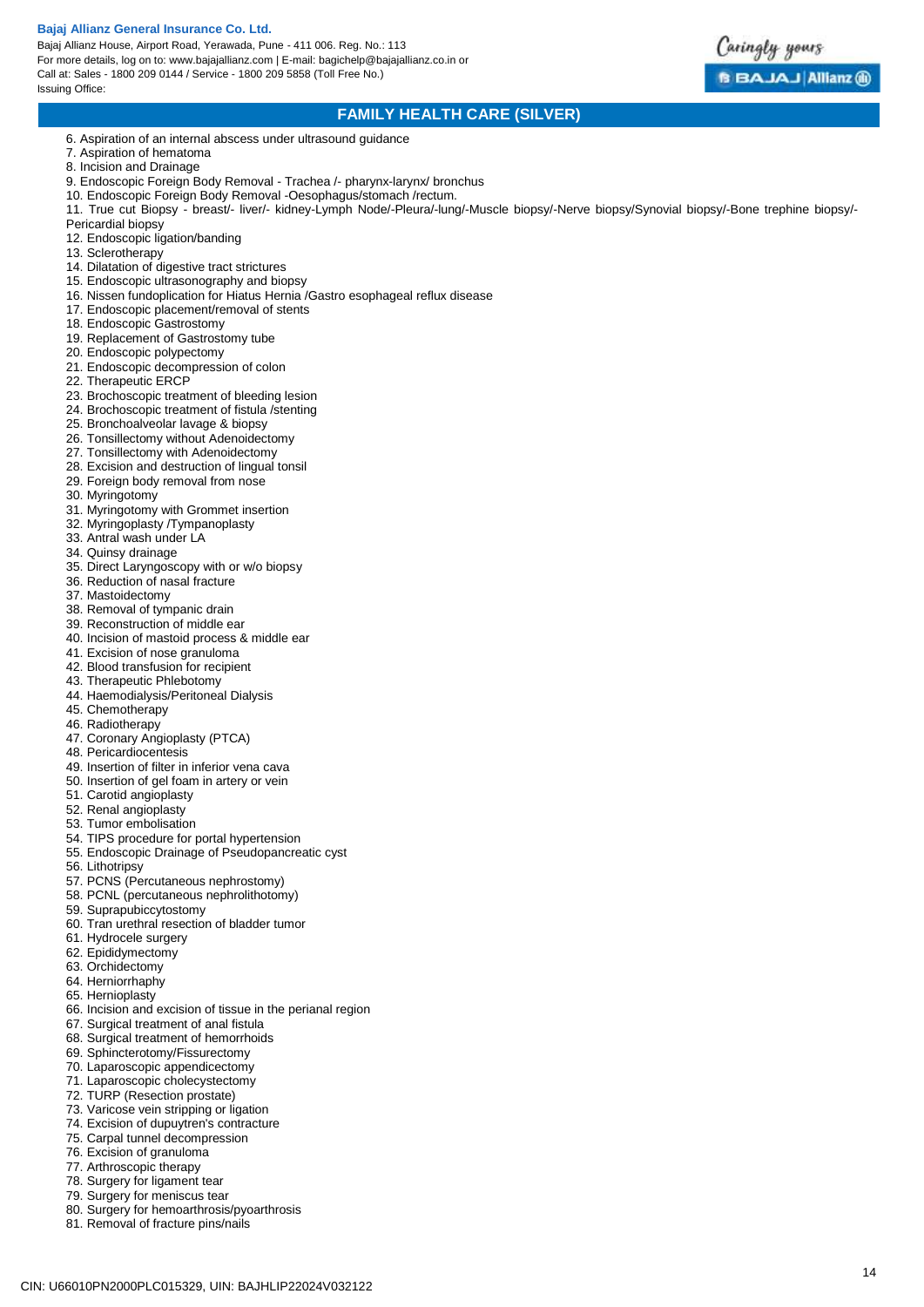Bajaj Allianz House, Airport Road, Yerawada, Pune - 411 006. Reg. No.: 113 For more details, log on to: www.bajajallianz.com | E-mail: bagichelp@bajajallianz.co.in or Call at: Sales - 1800 209 0144 / Service - 1800 209 5858 (Toll Free No.) Issuing Office:



## **FAMILY HEALTH CARE (SILVER)**

- 82. Removal of metal wire
- 83. Incision of bone, septic and aseptic
- 84. Closed reduction on fracture, luxation or epiphyseolysis with osetosynthesis
- 85. Suture and other operations on tendons and tendon sheath
- 86. Reduction of dislocation under GA
- 87. Cataract surgery
- 88. Excision of lachrymal cyst
- 89. Excision of pterigium
- 90. Glaucoma Surgery
- 91. Surgery for retinal detachment
- 92. Chalazion removal (Eye)
- 93. Incision of lachrymal glands
- 94. Incision of diseased eye lids
- 95. Excision of eye lid granuloma
- 96. Operation on canthus & epicanthus
- 97. Corrective surgery for entropion&ectropion
- 98. Corrective surgery for blepharoptosis
- 99. Foreign body removal from conjunctiva
- 100. Foreign body removal from cornea
- 101. Incision of cornea
- 102. Foreign body removal from lens of the eye
- 103. Foreign body removal from posterior chamber of eye
- 104. Foreign body removal from orbit and eye ball
- 105. Excision of breast lump /Fibro adenoma
- 106. Operations on the nipple
- 107. Incision/Drainage of breast abscess
- 108. Incision of pilonidal sinus
- 109. Local excision of diseased tissue of skin and subcutaneous tissue
- 110. Simple restoration of surface continuity of the skin and subcutaneous tissue
- 111. Free skin transportation, donor site
- 112. Free skin transportation recipient site
- 113. Revision of skin plasty
- 114. Destruction of the diseases tissue of the skin and subcutaneous tissue
- 115. Incision, excision, destruction of the diseased tissue of the tongue
- 116. Glossectomy
- 117. Reconstruction of the tongue
- 118. Incision and lancing of the salivary gland and a salivary duct
- 119. Resection of a salivary duct
- 120. Reconstruction of a salivary gland and a salivary duct
- 121. External incision and drainage in the region of the mouth, jaw and face
- 122. Incision of hard and soft palate
- 123. Excision and destruction of the diseased hard and soft palate
- 124. Incision, excision and destruction in the mouth
- 125. Surgery to the floor of mouth
- 126. Palatoplasty
- 127. Transoral incision and drainage of pharyngeal abscess
- 128. Dilatation and curettage
- 129. Myomectomies
- 130. Simple Oophorectomies

**Note:** 

- (i) Above mentioned list is a indicative list of procedures, any other surgeries/procedures requiring less than 24 hours hospitalization due to technological advances will also be covered under this policy provided such procedures comply with the standard definition of Day Care Centre and Day Care treatment mentioned in the definitions.
- (ii) The standard exclusions and waiting periods are applicable to all of the above procedures depending on the medical condition/disease under treatment. Only 24 hours hospitalization is not mandatory.

# **Annexure II:**

# **List I: List of Non-Medical Items**

| SL<br>No | Item                            |             |
|----------|---------------------------------|-------------|
| 11       | <b>BABY FOOD</b>                | Not Payable |
| 2        | <b>BABY UTILITIES CHARGES</b>   | Not Payable |
| З        | <b>BEAUTY SERVICES</b>          | Not Payable |
| 4        | <b>BELTS/BRACES</b>             | Not Payable |
| 5        | <b>BUDS</b>                     | Not Payable |
| 6        | COLD PACK/HOT PACK              | Not Payable |
| 7        | <b>CARRY BAGS</b>               | Not Payable |
| 8        | <b>EMAIL / INTERNET CHARGES</b> | Not Payable |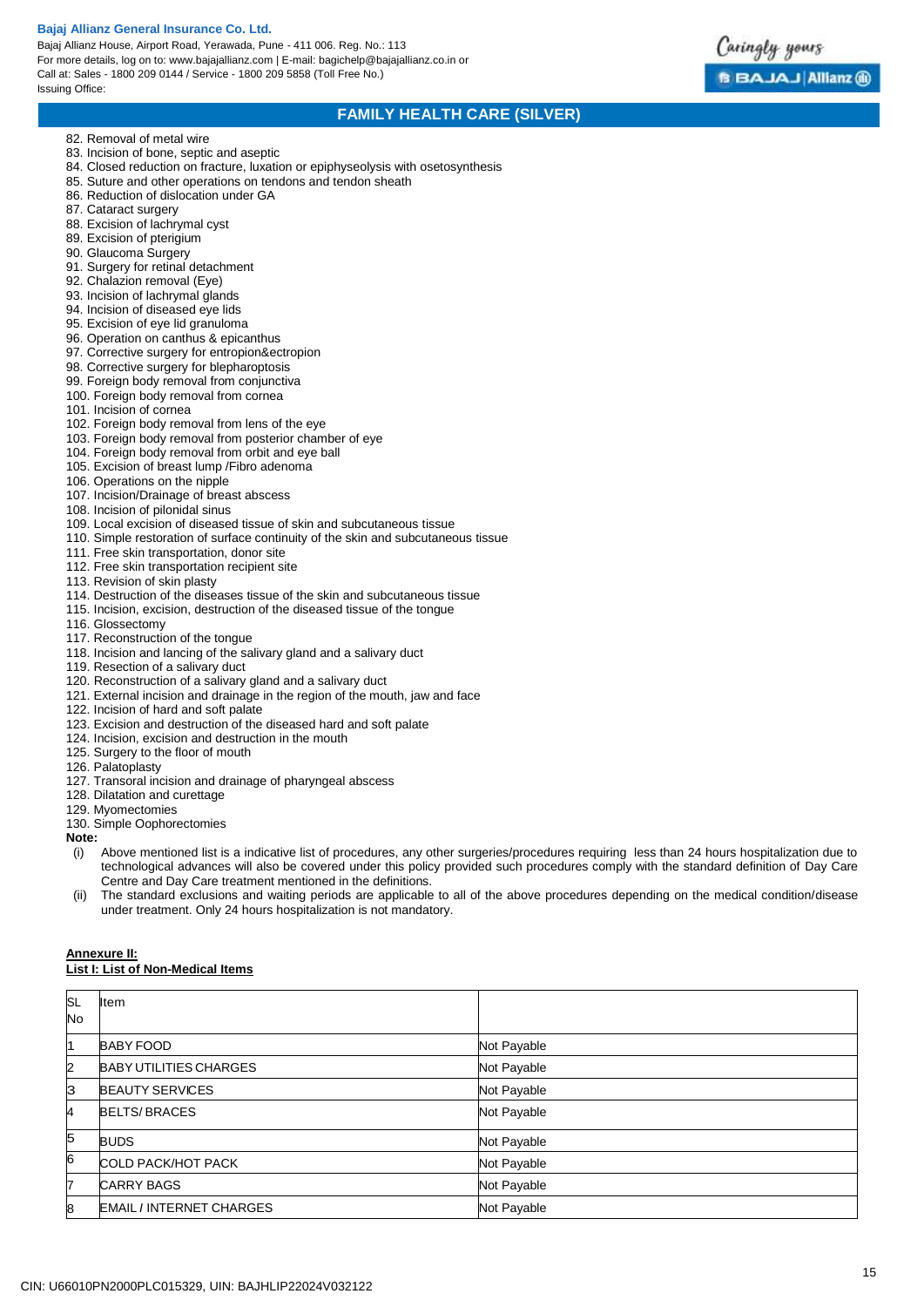

# **FAMILY HEALTH CARE (SILVER)**

| 9  | FOOD CHARGES (OTHER THAN PATIENT's DIET PROVIDED BY Not Payable |                                                                |
|----|-----------------------------------------------------------------|----------------------------------------------------------------|
| 10 | <b>LEGGINGS</b>                                                 | Essential in bariatric and varicose vein surgery and should be |
|    |                                                                 | considered for these conditions where                          |
|    |                                                                 | surgery itself is payable.                                     |
| 11 | <b>LAUNDRY CHARGES</b>                                          | Not Payable                                                    |
| 12 | <b>MINERAL WATER</b>                                            | Not Payable                                                    |
| 13 | SANITARY PAD                                                    | Not Payable                                                    |
| 14 | <b>TELEPHONE CHARGES</b>                                        | Not Payable                                                    |
| 15 | <b>GUEST SERVICES</b>                                           | Not Payable                                                    |
| 16 | <b>CREPE BANDAGE</b>                                            | Not Payable                                                    |
| 17 | DIAPER OF ANY TYPE                                              | Not Payable                                                    |
| 18 | <b>EYELET COLLAR</b>                                            | Not Payable                                                    |
| 19 | <b>SLINGS</b>                                                   | Not Payable                                                    |
| 20 | BLOOD GROUPING AND CROSS MATCHING OF DONORS                     | Not Payable                                                    |
| 21 | SERVICE CHARGES WHERE NURSING CHARGES ALSO                      | Not Payable                                                    |
|    | <b>CHARGED</b>                                                  |                                                                |
| 22 | <b>Television Charges</b>                                       | Not Payable                                                    |
| 23 | <b>SURCHA RGES</b>                                              | Not Payable                                                    |
| 24 | <b>ATTENDANT CHARGES</b>                                        | Not Payable                                                    |
| 25 | EXTRA DIET OF PATIENT (OTHER THAN THAT WHICH FORMS              | Not Payable                                                    |
|    | PART OF BED CHARGE)                                             |                                                                |
| 26 | <b>BIRTH CERTIFICATE</b>                                        | Not Payable                                                    |
| 27 | CERTIFICATE CHARGES                                             | Not Payable                                                    |
| 28 | <b>COURIER CHARGES</b>                                          | Not Payable                                                    |
| 29 | <b>CONVEYANCE CHARGES</b>                                       | Not Payable                                                    |
| 30 | <b>MEDICAL CERTIFICATE</b>                                      | Not Payable                                                    |
| 31 | <b>MEDICAL RECORDS</b>                                          | Not Payable                                                    |
| 32 | PHOTOCOPIES CHARGES                                             | Not Payable                                                    |
| 33 | <b>MORTUARY CHARGES</b>                                         | Not Payable                                                    |
| 34 | WALKING AIDS CHARGES                                            | Not Payable                                                    |
| 35 | OXYGEN CYLINDER (FOR USAGE OUTSIDE THE HOSPITAL)                | Not Payable                                                    |
|    |                                                                 |                                                                |
| 36 | <b>SPACER</b>                                                   | Not Payable                                                    |
| 37 | <b>SPIROMETRE</b>                                               | Not Payable                                                    |
| 38 | <b>NEBULIZER KIT</b>                                            | Not Payable                                                    |
| 39 | <b>STEAM INHALER</b>                                            | Not Payable                                                    |
| 40 | <b>ARMSLING</b>                                                 | Not Payable                                                    |
| 41 | <b>THERMOMETER</b>                                              | Not Payable                                                    |
| 42 | CERVICAL COLLAR                                                 | Not Payable                                                    |
| 43 | <b>SPLINT</b>                                                   | Not Payable                                                    |
| 44 | DIABETIC FOOT WEAR                                              | Not Payable                                                    |
| 45 | KNEE BRACES (LONG/ SHORT/ HINGED)                               | Not Payable                                                    |
| 46 | KNEE IMMOBILIZER/S HOULDER IMMOBILIZER                          | Not Payable                                                    |
| 47 | LUMBOSACRAL BELT                                                | Not Payable                                                    |
| 48 | NIMBUS BED OR WATER OR AIR BED CHARGES                          | Not Payable                                                    |
| 49 | AMBULANCE COLLAR                                                | Not Payable                                                    |
| 50 | AMBULANCE EQUIPMENT                                             | Not Payable                                                    |
| 51 | <b>ABDOMINAL BINDER</b>                                         | Not Payable                                                    |
|    |                                                                 |                                                                |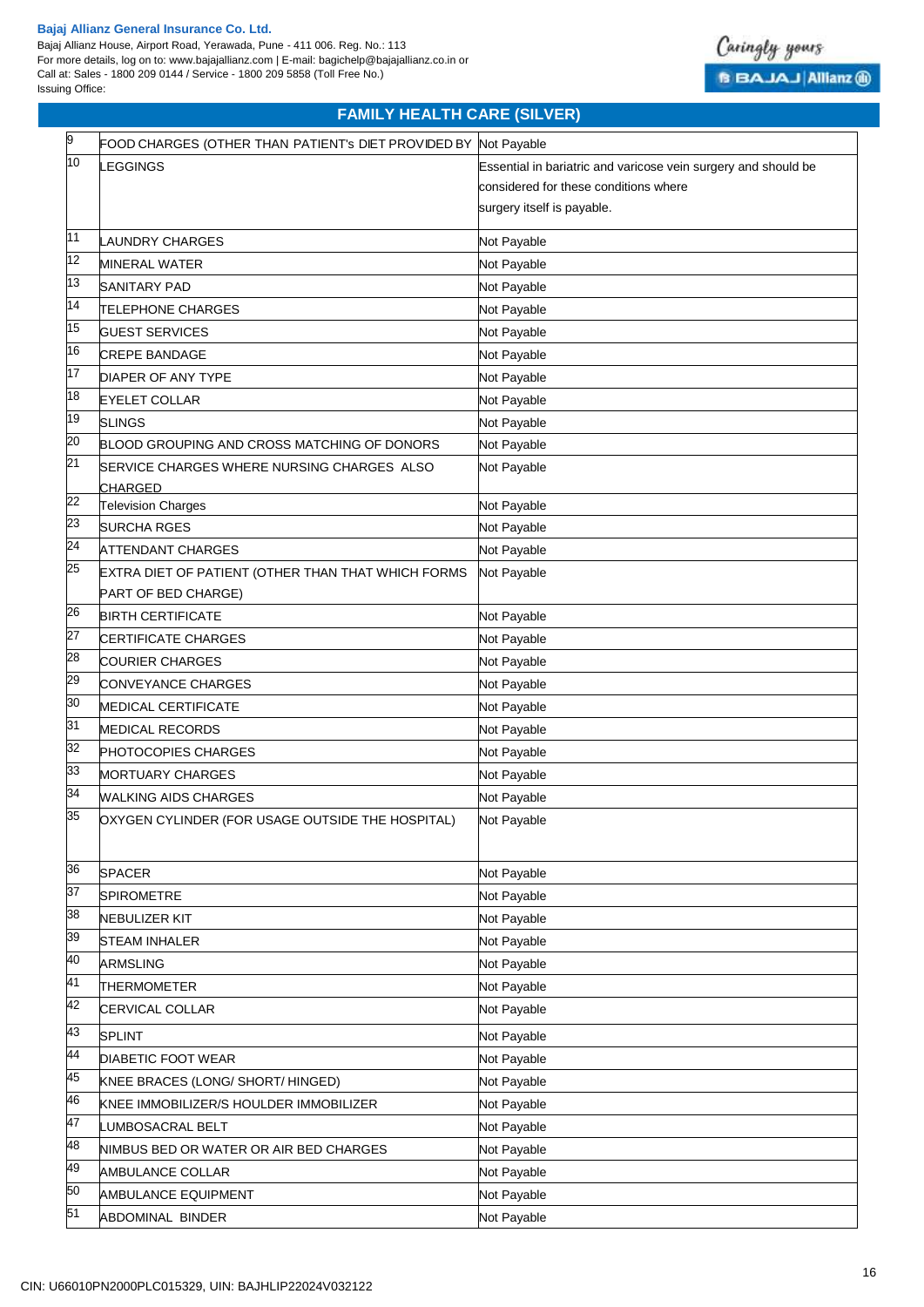Bajaj Allianz House, Airport Road, Yerawada, Pune - 411 006. Reg. No.: 113 For more details, log on to: www.bajajallianz.com | E-mail: bagichelp@bajajallianz.co.in or Call at: Sales - 1800 209 0144 / Service - 1800 209 5858 (Toll Free No.) Issuing Office:



# **FAMILY HEALTH CARE (SILVER)**

| 52 | <b>PRIVATE NURSES CHARGES - SPECIAL NURSING CHARGES</b>                                                 | Not Payable |
|----|---------------------------------------------------------------------------------------------------------|-------------|
| 53 | <b>SUGAR FREE Tablets</b>                                                                               | Not Payable |
| 54 | CREAMS POWDERS LOTIONS (Toiletries are not payable, only<br>prescribed medical pharmaceuticals payable) | Not Payable |
| 55 | <b>ECG ELECTRODES</b>                                                                                   | Not Payable |
| 56 | <b>GLOVES</b>                                                                                           | Not Payable |
| 57 | <b>NEBULISATION KIT</b>                                                                                 | Not Payable |
| 58 | ANY KIT WITH NO DETAILS MENTIONED [DELIVERY KIT,<br>ORTHOKIT, RECOVERY KIT, ETC]                        | Not Payable |
| 59 | <b>KIDNEY TRAY</b>                                                                                      | Not Payable |
| 60 | <b>MASK</b>                                                                                             | Not Payable |
| 61 | <b>OUNCE GLASS</b>                                                                                      | Not Payable |
| 62 | <b>OXYGEN MASK</b>                                                                                      | Not Payable |
| 63 | PELVIC TRACTION BELT                                                                                    | Not Payable |
| 64 | <b>PAN CAN</b>                                                                                          | Not Payable |
| 65 | <b>TROLLY COVER</b>                                                                                     | Not Payable |
| 66 | UROMETER, URINE JUG                                                                                     | Not Payable |
| 68 | <b>VASOFIX SAFETY</b>                                                                                   | Not Payable |

## **List ll - ltems that are to be subsumed into Room Charges**

| S. No.          | Item                                       |
|-----------------|--------------------------------------------|
| $\mathbf{1}$    | BABY CHARGES (UNLESS SPECIFIED /INDICATED) |
| $\overline{2}$  | <b>HAND WASH</b>                           |
| 3               | SHOE COVER                                 |
| $\overline{4}$  | <b>CAPS</b>                                |
| $\overline{5}$  | <b>CARDLE CHARGES</b>                      |
| 6               | <b>COMB</b>                                |
| $\overline{7}$  | EAU-DE-COLOGNE/ROOM FRESHNERS              |
| 8               | <b>FOOT COVER</b>                          |
| 9               | <b>GOWN</b>                                |
| 10              | <b>SLIPPERS</b>                            |
| 11              | <b>TISSUE PAPPER</b>                       |
| $\overline{12}$ | <b>TOOTH PASTE</b>                         |
| $\overline{13}$ | <b>TOOTH BRUSH</b>                         |
| 14              | <b>BED PAN</b>                             |
| 15              | <b>FACE MASK</b>                           |
| 16              | <b>FLEXI MASK</b>                          |
| 17              | <b>HAND HOLDER</b>                         |
| 18              | <b>SPUTUM CUP</b>                          |
| 19              | <b>DISINEFCTANT LOTIONS</b>                |
| 20              | <b>LUXURY TAX</b>                          |
| 21              | <b>HVAC</b>                                |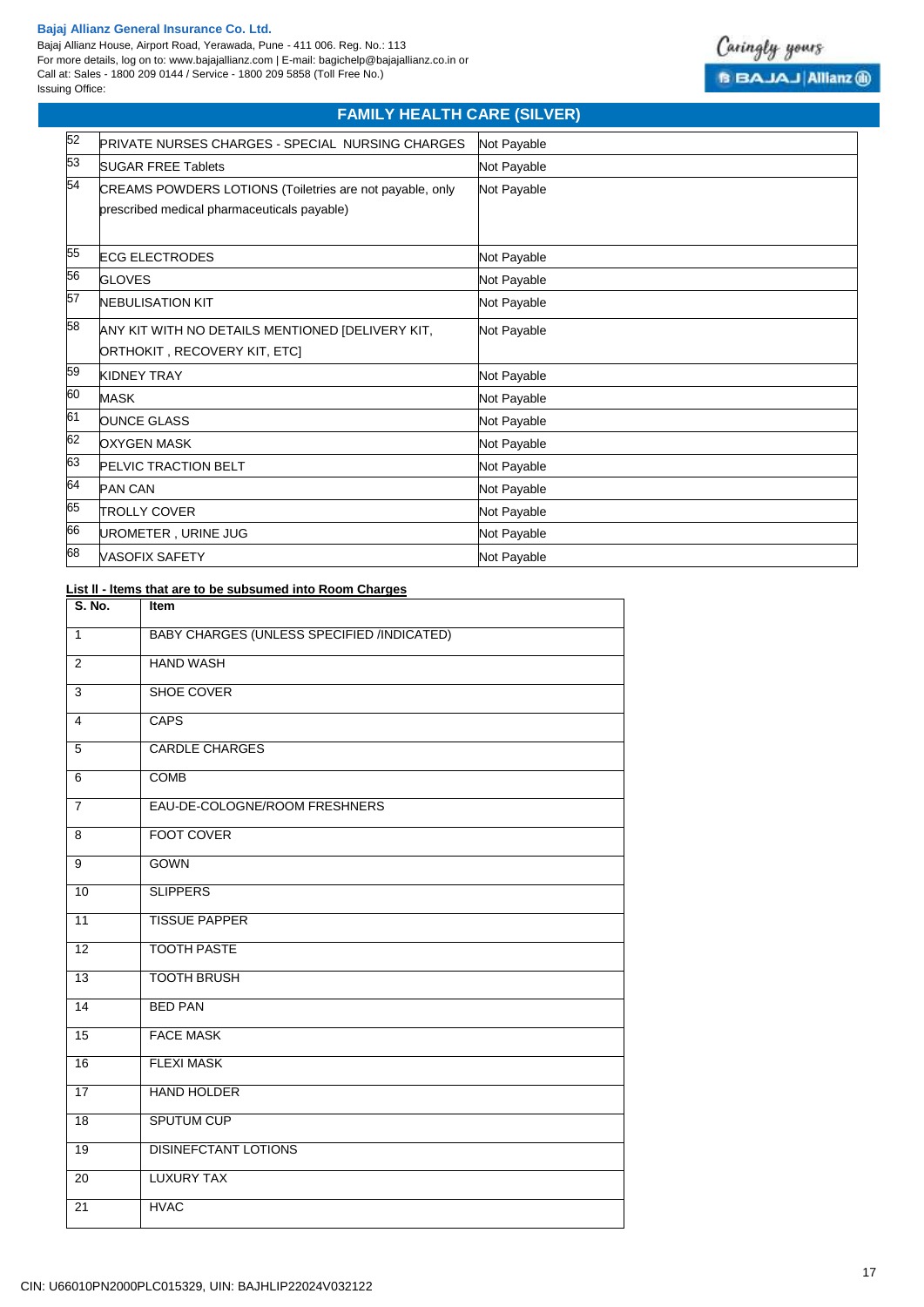$\blacksquare$ 

Bajaj Allianz House, Airport Road, Yerawada, Pune - 411 006. Reg. No.: 113 For more details, log on to: www.bajajallianz.com | E-mail: bagichelp@bajajallianz.co.in or Call at: Sales - 1800 209 0144 / Service - 1800 209 5858 (Toll Free No.) Issuing Office:



# **FAMILY HEALTH CARE (SILVER)**

| 22 | <b>HOUSE KEEPING CHARGES</b>                        |
|----|-----------------------------------------------------|
| 23 | AIR CONDITIONER CHARGES                             |
| 24 | IM IV INJECTION CHARGES                             |
| 25 | <b>CLEAN SHEET</b>                                  |
| 26 | <b>BLANKET/WARMER BLANKET</b>                       |
| 27 | <b>ADMISSION KIT</b>                                |
| 28 | DIABETIC CHART CHARGES                              |
| 29 | DOCUMENTATION CHARGES/ADMINISTRATIVE EXPENSES       |
| 30 | DISCHARGE PROCEDURE CHARGES                         |
| 31 | DAILY CHART CHARGES                                 |
| 32 | ENTRANCE PASS / VISITORS PASS CHARGES               |
| 33 | EXPENSES RELATED TO PRESCRIPTION ON DISCHARGE       |
| 34 | FILE OPENING CHARGES                                |
| 35 | INCTDENTAL EXPENSES / MtSC. CHARGES (NOT EXPLATNED) |
| 36 | PATIENT IDENTIFICATION BAND / NAME TAG              |
| 37 | PULSEOXYMETER CHARGES                               |

### **List lll- ltems that are to be subsumed into Procedure Charges**

| Item                                               |
|----------------------------------------------------|
| HAIR REMOVAL CREAM                                 |
| DISPOSABLES RAZORS CHARGES (for site preparations) |
| <b>EYE PAD</b>                                     |
| <b>EYE SHEILD</b>                                  |
| <b>CAMERA COVER</b>                                |
| <b>DVD, CD CHARGES</b>                             |
| <b>GAUSE SOFT</b>                                  |
| <b>GAUZE</b>                                       |
| WARD AND THEATRE BOOKING CHARGES                   |
| ARTHROSCOPE AND ENDOSCOPY INSTRUMENTS              |
| MICROSCOPE COVER                                   |
| SURGICAL BLADES, HARMONICSCALPEL, SHAVER           |
| <b>SURGICAL DRILL</b>                              |
| <b>EYE KIT</b>                                     |
| <b>EYE DRAPE</b>                                   |
| <b>X-RAY FILM</b>                                  |
| <b>BOYLES APPARATUS CHARGES</b>                    |
| <b>COTTON</b>                                      |
| <b>COTTON BANDAGE</b>                              |
| <b>SURGICAL TAPE</b>                               |
|                                                    |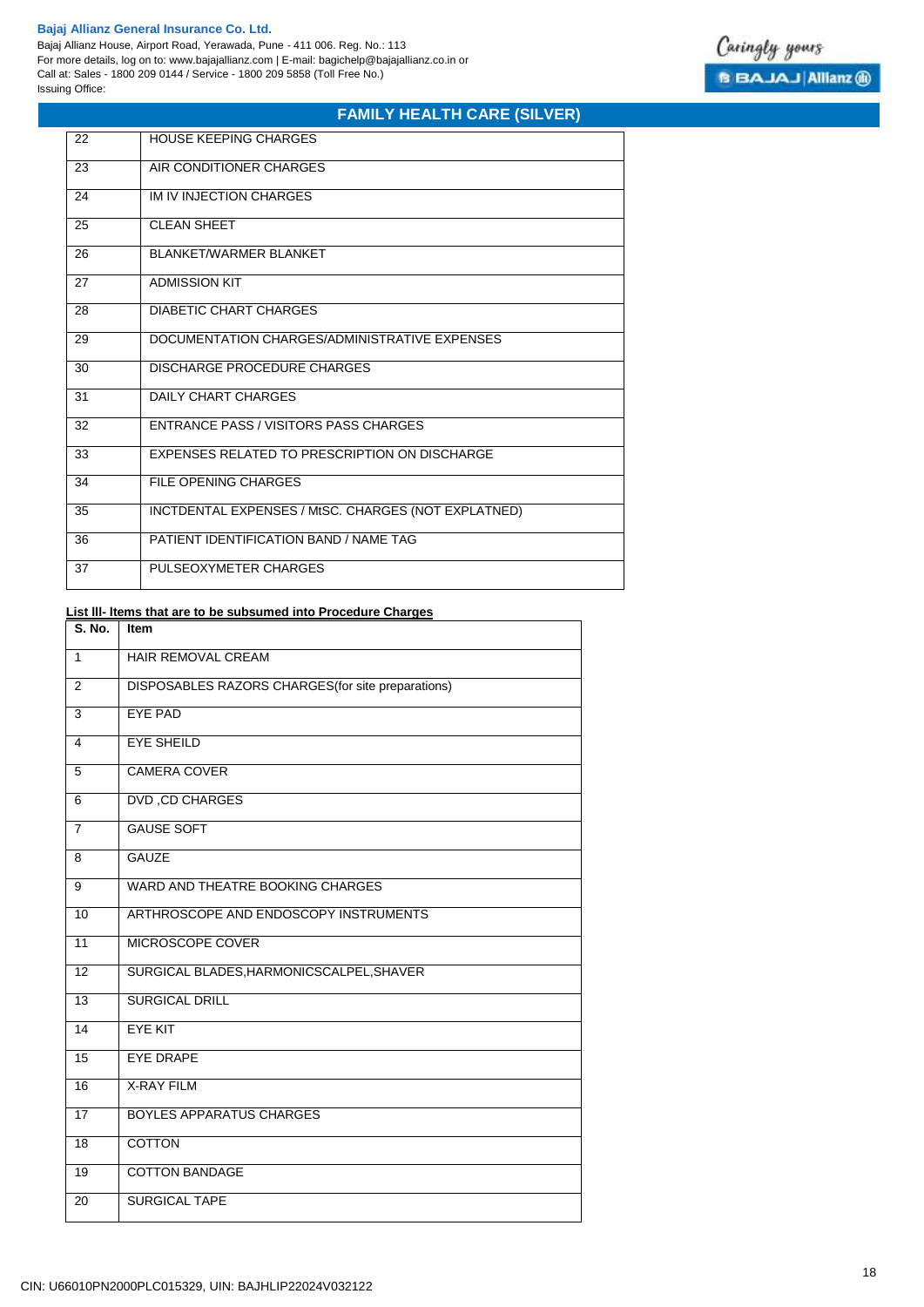Bajaj Allianz House, Airport Road, Yerawada, Pune - 411 006. Reg. No.: 113 For more details, log on to: www.bajajallianz.com | E-mail: bagichelp@bajajallianz.co.in or Call at: Sales - 1800 209 0144 / Service - 1800 209 5858 (Toll Free No.) Issuing Office:



# **FAMILY HEALTH CARE (SILVER)**

| 21 | <b>APRON</b>               |
|----|----------------------------|
| 22 | <b>TORNIQUET</b>           |
| 23 | ORTHOBUNDLE, GYNAEC BUNDLE |

### **List lV - ltems that are to be subsumed into costs of treatment**

| S. No.         | <b>Item</b>                                                    |
|----------------|----------------------------------------------------------------|
| $\overline{1}$ | ADMISSION/REGISTRATION CHARGES                                 |
| 2              | HOSPITALIZATION FOR EVALUATION/DIAGNOSTIC PURPOSE              |
| $\overline{3}$ | URINE CONTAINER                                                |
| 4              | BLOOD RESERVATION CHARGES AND ANTE NATAL BOOKING CHARGES       |
| 5              | <b>BIPAP MACHINE</b>                                           |
| 6              | <b>CPAP/CAPD EQUIPMENTS</b>                                    |
| $\overline{7}$ | <b>INFUSION PUMP-COST</b>                                      |
| 8              | HYDROGEN PERPOXIDE\SPIRIT\DISINFECTION ETC                     |
| 9              | NUTTRITION PLANNING CHARGES - DIETICIAN CHARGES - DIET CHARGES |
| 10             | <b>HIV KIT</b>                                                 |
| 11             | ANTISEPTIC MOUTHWASH                                           |
| 12             | <b>LOZENGES</b>                                                |
| 13             | <b>MOUTH PAINT</b>                                             |
| 14             | <b>VACCINATION CHARGES</b>                                     |
| 15             | ALCOHOL SWABES                                                 |
| 16             | <b>SCRUB SOLUTION / STERILLIUM</b>                             |
| 17             | <b>GLUCOMETER &amp; STRIPS</b>                                 |
| 18             | <b>URINE BAG</b>                                               |

### **Annexure III: Modern Treatment Methods and Advancement in Technologies**

Modern Treatment Methods and Advancement in Technologies (as per below list) are covered up to 50% of Sum Insured or 5 lacs whichever is lower, subject to policy terms, conditions, coverages and exclusions.

- A. Uterine Artery Embolization and HIFU
- B. Balloon Sinuplasty
- C. Deep Brain stimulation
- D. Oral chemotherapy
- E. Immunotherapy- Monoclonal Antibody to be given as injection
- F. Intra vitreal injections
- G. Robotic surgeries
- H. Stereotactic radio surgeries
- I. Bronchical Thermoplasty
- J. Vaporisation of the prostrate (Green laser treatment or holmium laser treatment)
- K. IONM -(Intra Operative Neuro Monitoring)
- L. Stem cell therapy: Hematopoietic stem cells for bone marrow transplant for haematological conditions to be covered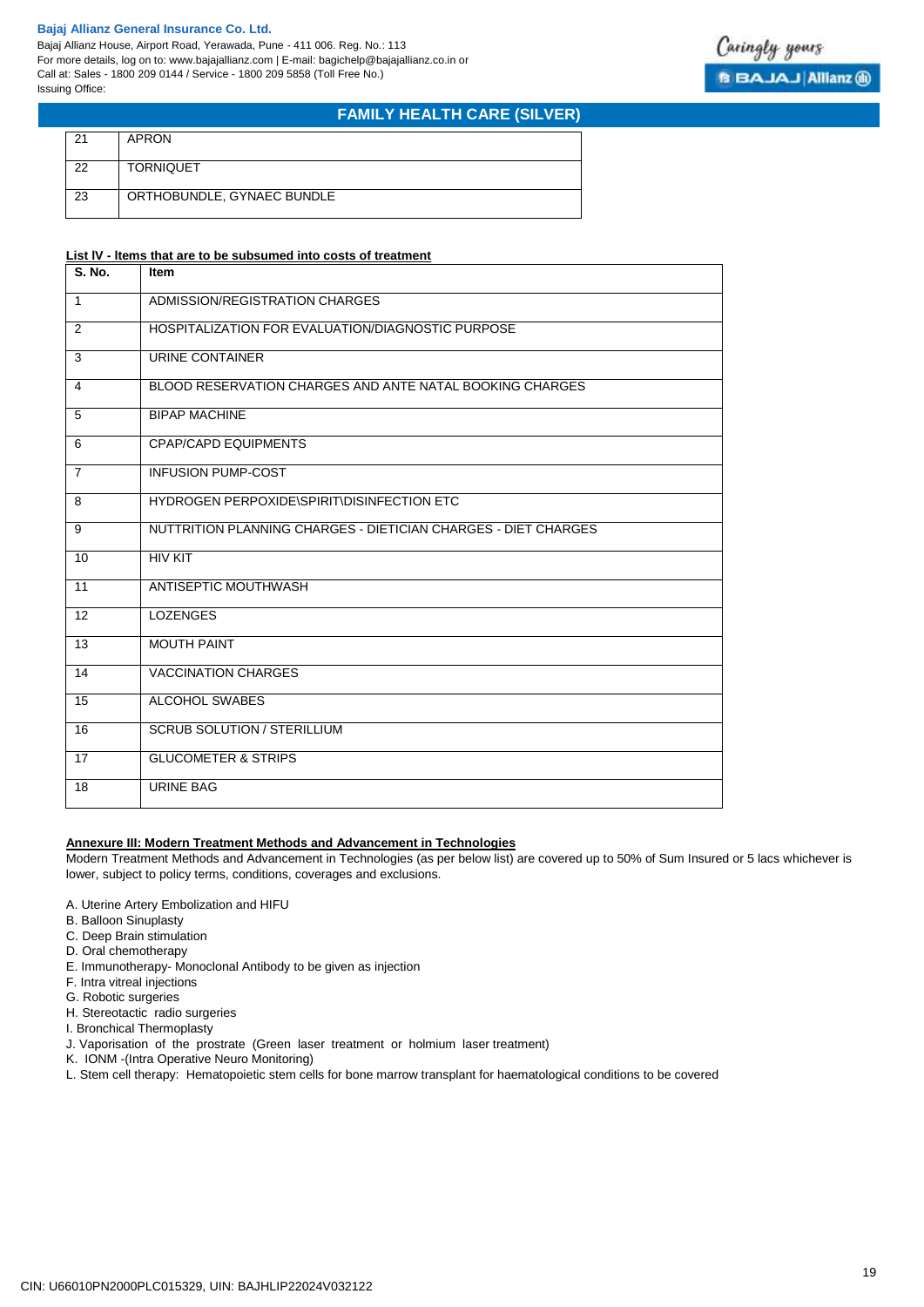Bajaj Allianz House, Airport Road, Yerawada, Pune - 411 006. Reg. No.: 113 For more details, log on to: www.bajajallianz.com | E-mail: bagichelp@bajajallianz.co.in or Call at: Sales - 1800 209 0144 / Service - 1800 209 5858 (Toll Free No.) Issuing Office:



# **FAMILY HEALTH CARE (SILVER)**

## **Annexure IV:**

### **Contact details of the Ombudsman offices**

| <b>Office Details</b>                                                                                                                                                                                                                                                                             | <b>Jurisdiction of Office</b><br><b>Union Territory, District)</b>                                                                                           |
|---------------------------------------------------------------------------------------------------------------------------------------------------------------------------------------------------------------------------------------------------------------------------------------------------|--------------------------------------------------------------------------------------------------------------------------------------------------------------|
| <b>AHMEDABAD -</b><br>Insurance Ombudsman<br>Office of the Insurance Ombudsman,<br>Jeevan Prakash Building, 6th floor,<br>Tilak Marg, Relief Road,<br>AHMEDABAD - 380 001.<br>Tel.: 079 - 25501201/02/05/06<br>Email: bimalokpal.ahmedabad@cioins.co.in                                           | Gujarat, Dadra & Nagar Haveli, Daman and Diu                                                                                                                 |
| <b>BENGALURU -</b><br>Insurance Ombudsman<br>Office of the Insurance Ombudsman,<br>Jeevan Soudha Building, PID No. 57-27-N-19<br>Ground Floor, 19/19, 24th Main Road,<br>JP Nagar, Ist Phase, Bengaluru - 560 078.<br>Tel.: 080 - 26652048 / 26652049<br>Email: bimalokpal.bengaluru@cioins.co.in | Karnataka.                                                                                                                                                   |
| <b>BHOPAL-</b><br>Insurance Ombudsman<br>Office of the Insurance Ombudsman,<br>Janak Vihar Complex, 2nd Floor,<br>6, Malviya Nagar, Opp. Airtel Office,<br>Near New Market, Bhopal - 462 003.<br>Tel.: 0755 - 2769201 / 2769202<br>Email: bimalokpal.bhopal@cioins.co.in                          | Madhya Pradesh<br>Chattisgarh.                                                                                                                               |
| <b>BHUBANESHWAR-</b><br>Insurance Ombudsman<br>Office of the Insurance Ombudsman,<br>62, Forest park,<br>Bhubaneswar - 751 009.<br>Tel.: 0674 - 2596461 /2596455<br>Email: bimalokpal.bhubaneswar@cioins.co.in                                                                                    | Orissa.                                                                                                                                                      |
| <b>CHANDIGARH -</b><br>Insurance Ombudsman<br>Office of the Insurance Ombudsman,<br>S.C.O. No. 101, 102 & 103, 2nd Floor,<br>Batra Building, Sector 17 - D,<br>Chandigarh - 160 017.<br>Tel.: 0172 - 2706196 / 2706468<br>Email: bimalokpal.chandigarh@cioins.co.in                               | Punjab, Haryana (excluding Gurugram, Faridabad, Sonepat and<br>Bahadurgarh), Himachal Pradesh, Union Territories of Jammu &<br>Kashmir, Ladakh & Chandigarh. |
| <b>CHENNAI -</b><br>Insurance Ombudsman<br>Office of the Insurance Ombudsman,<br>Fatima Akhtar Court, 4th Floor, 453,<br>Anna Salai, Teynampet,<br>CHENNAI - 600 018.<br>Tel.: 044 - 24333668 / 24335284<br>Email: bimalokpal.chennai@cioins.co.in                                                | Tamil Nadu, PuducherryTown and Karaikal (which are part of Puducherry)                                                                                       |
| DELHI-<br>Insurance Ombudsman<br>Office of the Insurance Ombudsman,<br>2/2 A, Universal Insurance Building,<br>Asaf Ali Road,<br>New Delhi - 110 002.                                                                                                                                             | Delhi & following Districts of Haryana - Gurugram, Faridabad, Sonepat &<br>Bahadurgarh.                                                                      |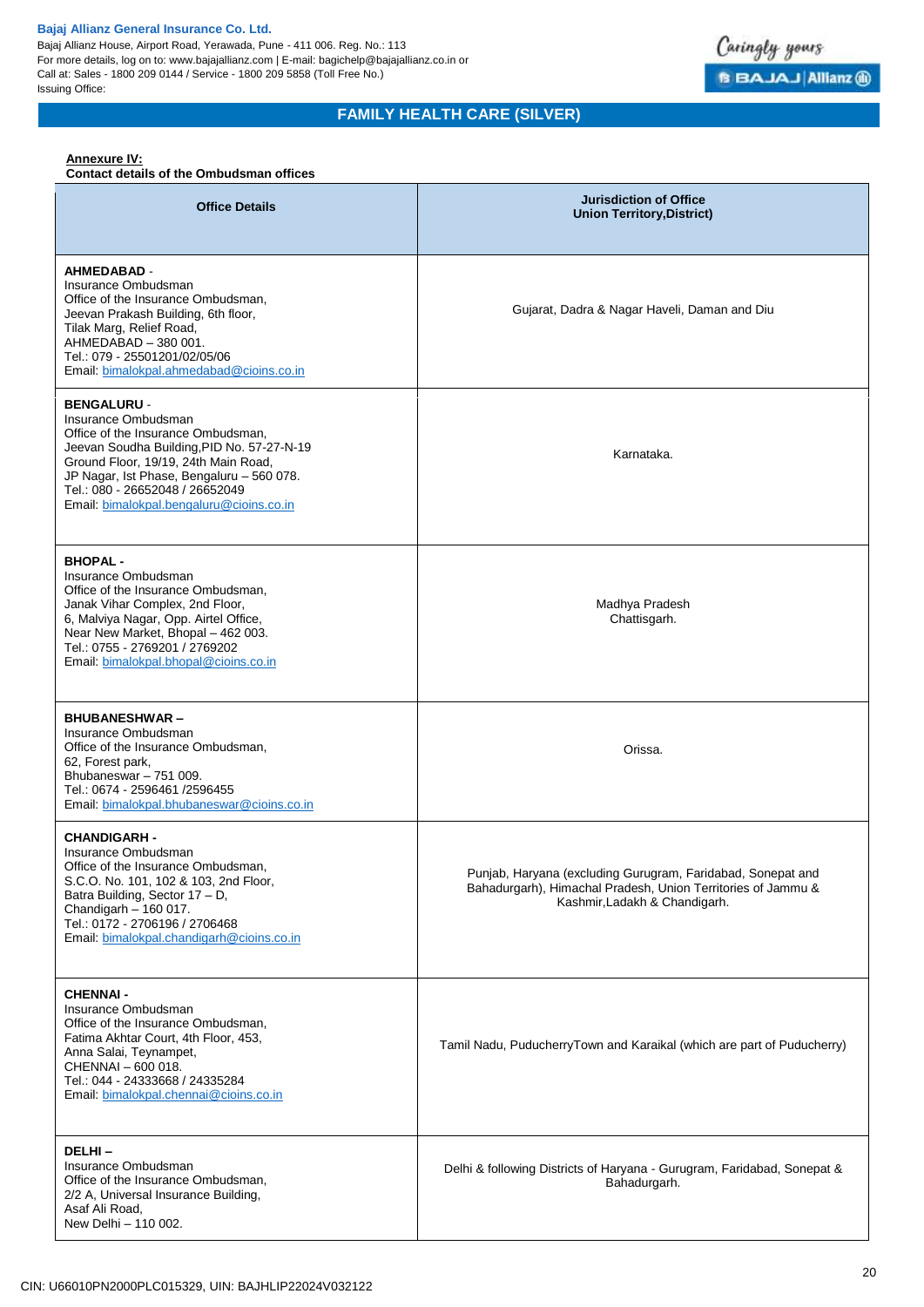Bajaj Allianz House, Airport Road, Yerawada, Pune - 411 006. Reg. No.: 113 For more details, log on to: www.bajajallianz.com | E-mail: bagichelp@bajajallianz.co.in or Call at: Sales - 1800 209 0144 / Service - 1800 209 5858 (Toll Free No.) Issuing Office:



# **FAMILY HEALTH CARE (SILVER)**

| <b>Office Details</b>                                                                                                                                                                                                                                                             | <b>Jurisdiction of Office</b><br><b>Union Territory, District)</b>                                                                                                                                                                                                                                                                                                                                                                                                                          |
|-----------------------------------------------------------------------------------------------------------------------------------------------------------------------------------------------------------------------------------------------------------------------------------|---------------------------------------------------------------------------------------------------------------------------------------------------------------------------------------------------------------------------------------------------------------------------------------------------------------------------------------------------------------------------------------------------------------------------------------------------------------------------------------------|
| Tel.: 011 - 23232481/23213504<br>Email, bimalokpal.delhi@cioins.co.in                                                                                                                                                                                                             |                                                                                                                                                                                                                                                                                                                                                                                                                                                                                             |
| <b>GUWAHATI -</b><br>Insurance Ombudsman<br>Office of the Insurance Ombudsman,<br>Jeevan Nivesh, 5th Floor,<br>Nr. Panbazar over bridge, S.S. Road,<br>Guwahati - 781001(ASSAM).<br>Tel.: 0361 - 2632204 / 2602205<br>Email: bimalokpal.guwahati@cioins.co.in                     | Assam, Meghalaya, Manipur, Mizoram, Arunachal Pradesh, Nagaland and<br>Tripura.                                                                                                                                                                                                                                                                                                                                                                                                             |
| <b>HYDERABAD -</b><br>Insurance Ombudsman<br>Office of the Insurance Ombudsman,<br>6-2-46, 1st floor, "Moin Court",<br>Lane Opp. Saleem Function Palace,<br>A. C. Guards, Lakdi-Ka-Pool, Hyderabad - 500 004.<br>Tel.: 040 - 23312122<br>Email: bimalokpal.hyderabad@cioins.co.in | Andhra Pradesh, Telangana, Yanam and part of Union Territory of<br>Puducherry.                                                                                                                                                                                                                                                                                                                                                                                                              |
| <b>JAIPUR -</b><br>Insurance Ombudsman<br>Office of the Insurance Ombudsman,<br>Jeevan Nidhi - Il Bldg., Gr. Floor,<br>Bhawani Singh Marg,<br>Jaipur - 302 005.<br>Tel.: 0141 - 2740363<br>Email: bimalokpal.jaipur@cioins.co.in                                                  | Rajasthan.                                                                                                                                                                                                                                                                                                                                                                                                                                                                                  |
| <b>ERNAKULAM-</b><br>Insurance Ombudsman<br>Office of the Insurance Ombudsman,<br>2nd Floor, Pulinat Bldg.,<br>Opp. Cochin Shipyard, M. G. Road,<br>Ernakulam - 682 015.<br>Tel.: 0484 - 2358759 / 2359338<br>Email: bimalokpal.ernakulam@cioins.co.in                            | Kerala, Lakshadweep, Mahe-a part of Union Territory of Puducherry.                                                                                                                                                                                                                                                                                                                                                                                                                          |
| KOLKATA -<br>Insurance Ombudsman<br>Office of the Insurance Ombudsman,<br>Hindustan Bldg. Annexe, 4th Floor,<br>4, C.R. Avenue,<br>KOLKATA - 700 072.<br>Tel.: 033 - 22124339 / 22124340<br>Email: bimalokpal.kolkata@cioins.co.in                                                | West Bengal, Sikkim, Andaman & Nicobar Islands.                                                                                                                                                                                                                                                                                                                                                                                                                                             |
| <b>LUCKNOW-</b><br>Insurance Ombudsman<br>Office of the Insurance Ombudsman,<br>6th Floor, Jeevan Bhawan, Phase-II,<br>Nawal Kishore Road, Hazratganj,<br>Lucknow - 226 001.<br>Tel.: 0522 - 2231330 / 2231331<br>Email: bimalokpal.lucknow@cioins.co.in                          | Districts of Uttar Pradesh: Lalitpur, Jhansi, Mahoba, Hamirpur, Banda,<br>Chitrakoot, Allahabad, Mirzapur, Sonbhabdra, Fatehpur, Pratapgarh,<br>Jaunpur, Varanasi, Gazipur, Jalaun, Kanpur, Lucknow, Unnao, Sitapur,<br>Lakhimpur, Bahraich, Barabanki, Raebareli, Sravasti, Gonda, Faizabad,<br>Amethi, Kaushambi, Balrampur, Basti, Ambedkarnagar, Sultanpur,<br>Maharajgang, Santkabirnagar, Azamgarh, Kushinagar, Gorkhpur, Deoria,<br>Mau, Ghazipur, Chandauli, Ballia, Sidharathnagar |
| <b>MUMBAI-</b><br>Insurance Ombudsman<br>Office of the Insurance Ombudsman,<br>3rd Floor, Jeevan Seva Annexe,<br>S. V. Road, Santacruz (W),<br>Mumbai - 400 054.                                                                                                                  | Goa, Mumbai Metropolitan Region (excluding Navi Mumbai & Thane).                                                                                                                                                                                                                                                                                                                                                                                                                            |